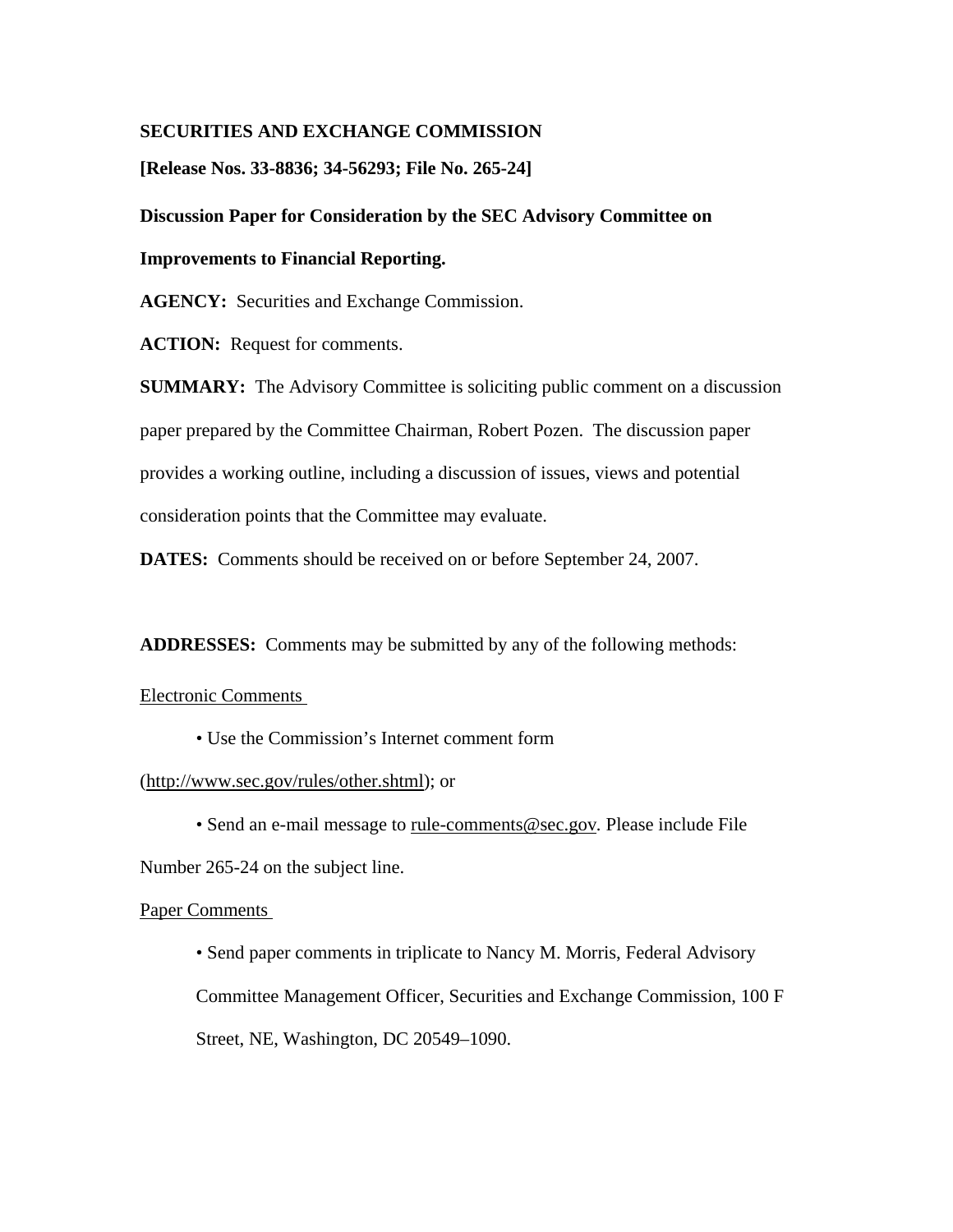All submissions should refer to File No. 265-24. This file number should be included on the subject line if e-mail is used. To help us process and review your comments more efficiently, please use only one method. The Commission will post all comments on its Web site (http://www.sec.gov/rules/other.shtml). Comments also will be available for public inspection and copying in the Commission's Public Reference Room, 100 F Street, NE, Washington, DC 20549, on official business days between the hours of 10:00 am and 3:00 pm. All comments received will be posted without change; we do not edit personal identifying information from submissions. You should submit only information that you wish to make available publicly.

**FOR FURTHER INFORMATION CONTACT:** Questions about this release should be referred to James L. Kroeker, Deputy Chief Accountant, or Shelly C. Luisi, Senior Associate Chief Accountant, at (202) 551-5300, Office of the Chief Accountant, Securities and Exchange Commission, 100 F Street, NE, Washington, DC 20549-6561.

**SUPPLEMENTARY INFORMATION:** At the request of the SEC Advisory Committee on Improvements to Financial Reporting, the Commission is publishing this release soliciting public comments on the issues that the Committee proposes to consider. The Commission announced the establishment of the Advisory Committee on June 27, 2007.

The Committee was officially established on July 17, 2007 with the filing of its Charter with Congress. The Charter provides that the Committee's objective is to examine the U.S. financial reporting system, with a view to providing specific recommendations as to how unnecessary complexity in that system could be reduced and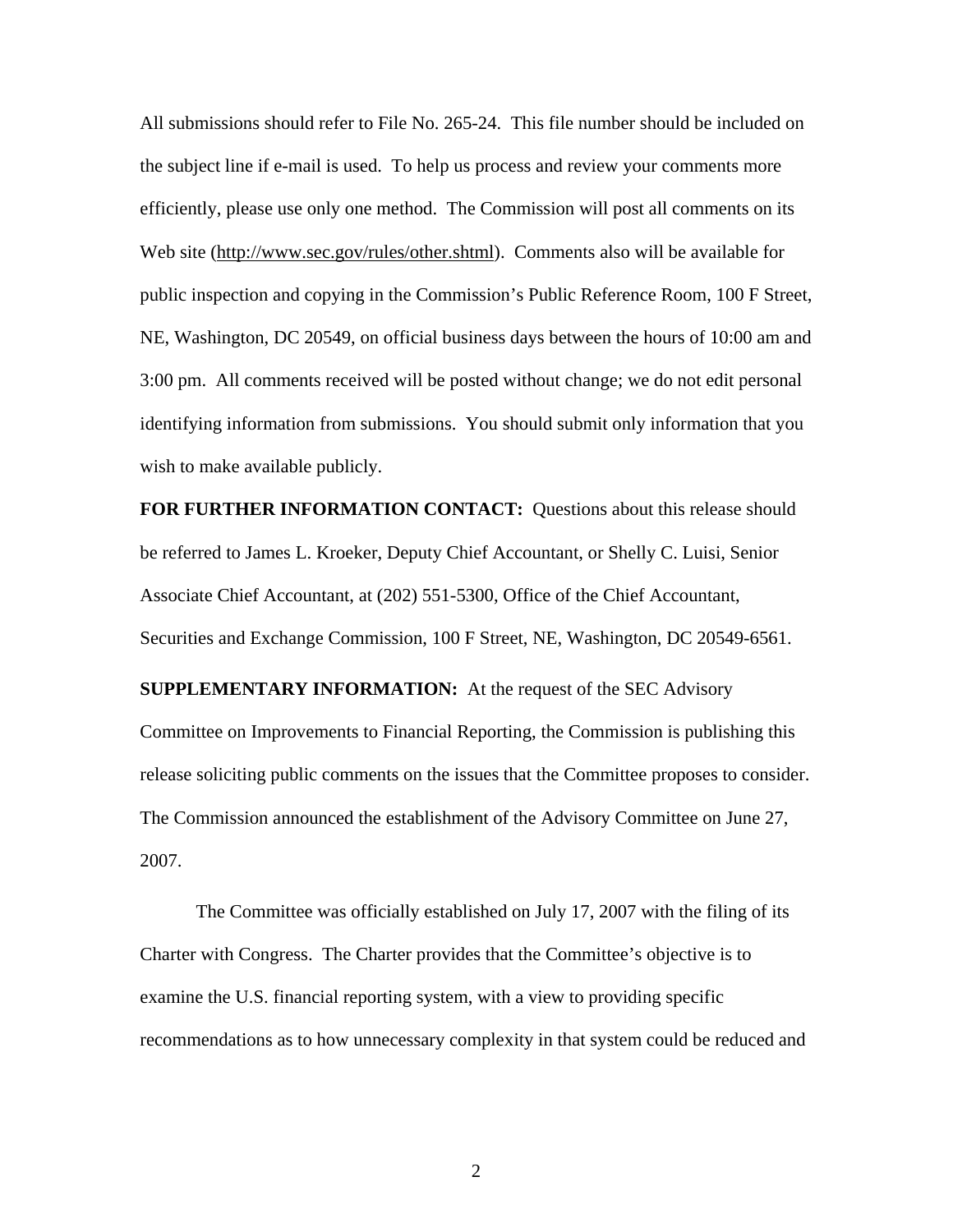how that system could be made more useful to investors. The Charter directs the Committee to consider the following areas of inquiry:

- the current approach to setting financial accounting and reporting standards, including (a) principles-based vs. rules-based standards, (b) the inclusion within standards of exceptions, bright lines, and safe harbors, and (c) the processes for providing timely guidance on implementation issues and emerging issues;
- the current process of regulating compliance by registrants and financial professionals with accounting and reporting standards;
- the current systems for delivering financial information to investors and accessing that information;
- other environmental factors that may drive unnecessary complexity, including the possibility of being second-guessed, the structuring of transactions to achieve an accounting result, and whether there is a hesitance of professionals to exercise judgment in the absence of detailed rules;
- whether there are current accounting and reporting standards that do not result in useful information to investors, or impose costs that outweigh the resulting benefits (the Committee could use one or two existing accounting standards as a "test case," both to assist in formulating recommendations and to test the application of proposed recommendations by commenting on the manner in which such standards could be improved); and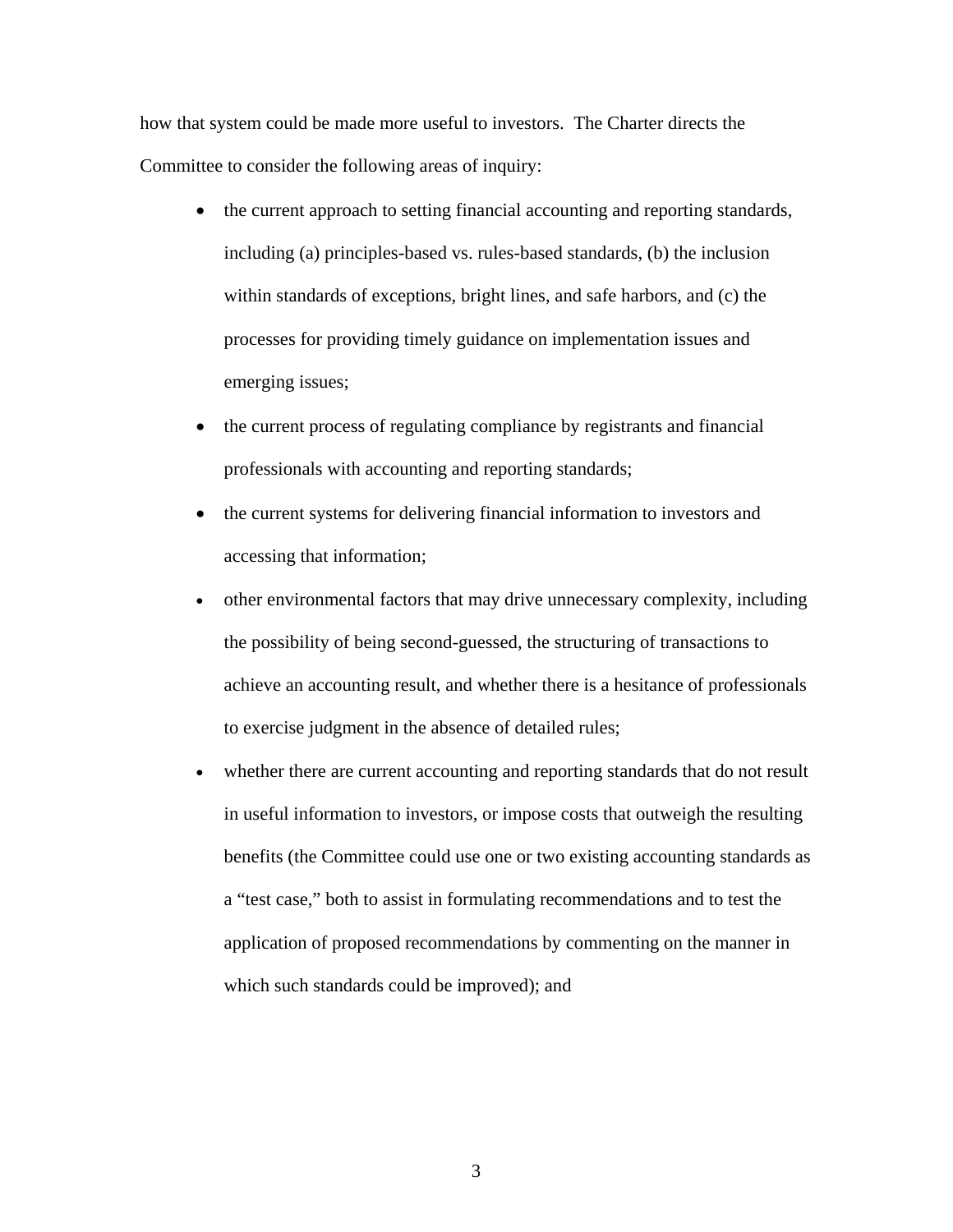• whether the growing use of international accounting standards has an impact on the relevant issues relating to the complexity of U.S. accounting standards and the usefulness of the U.S. financial reporting system.

The charter also directs the Committee to conduct its work with a view to enhancing financial reporting for the benefit of investors, with an understanding that unnecessary complexity in financial reporting can be harmful to investors by reducing transparency and increasing the cost of preparing and analyzing financial reports.

Committee Chair Robert Pozen has drafted the discussion paper for consideration by the Committee. The Committee considered the discussion paper at its first public meeting held on August 2, 2007 and agreed to publish the discussion paper for public comment at that meeting. The full text of the discussion paper is attached as an Appendix and also may be found on the Committee's Web page at http://www.sec.gov/about/offices/oca/acifr.shtml. The discussion paper identifies in general terms the issues, views and consideration points that the Committee may evaluate. All interested parties are invited to submit their views, in writing, on any or all of the subjects identified, whether some subjects identified should not be considered for any reason (such as to conserve resources, to focus resources on other, more critical subjects, or because of the limited length of the Committee's term) or on any other matter relating to the current U.S. financial reporting system that the Committee should consider addressing.

**GENERAL REQUEST FOR COMMENT:** Any interested person wishing to submit written comments on any aspect of the discussion paper, as well as on other matters relating to the Committee's work, is requested to do so.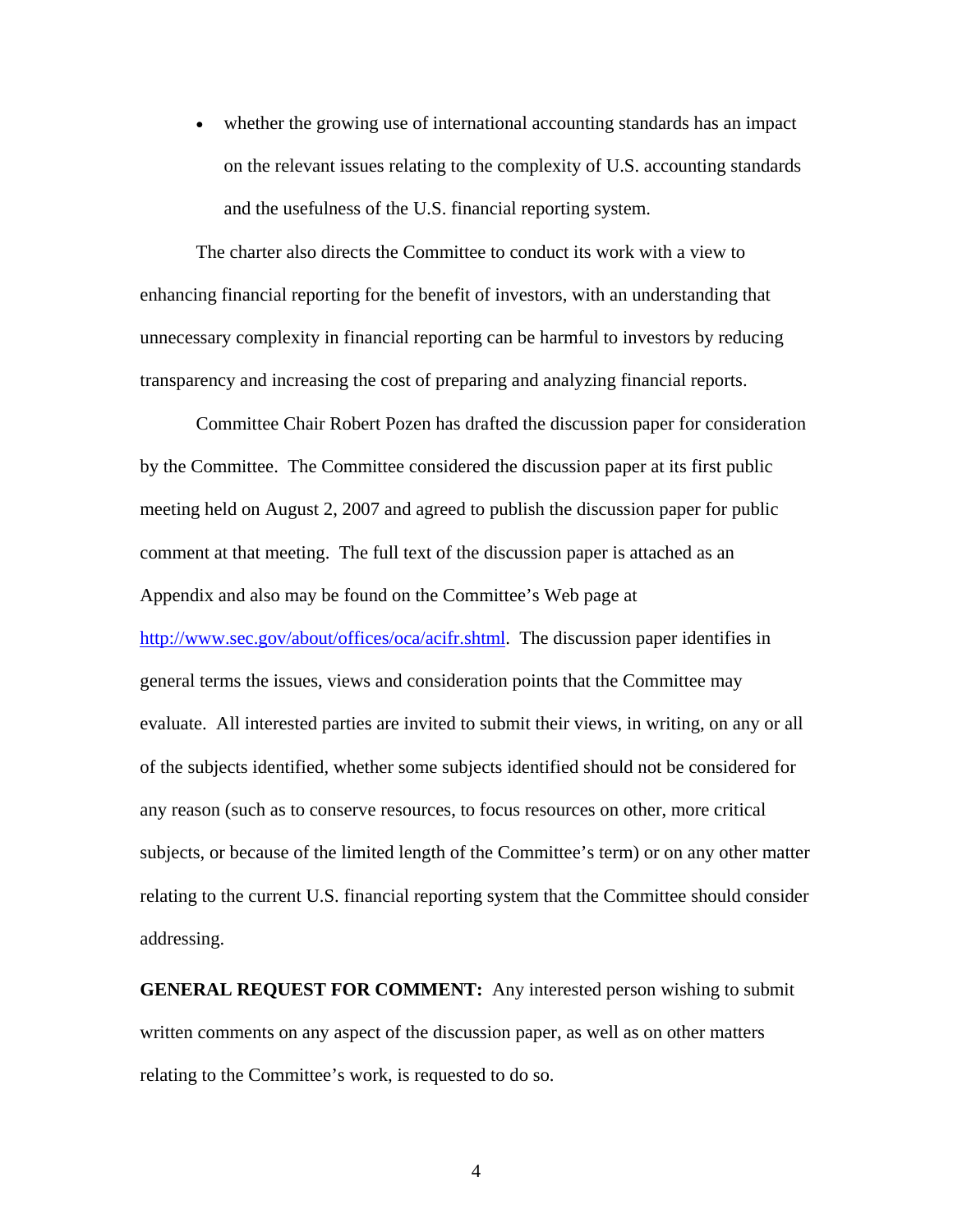**AUTHORITY:** In accordance with Section 10(a) of the Federal Advisory Committee Act, 5 U.S.C. App. 1, § 10(a), James L. Kroeker, Designated Federal Officer of the Committee, has approved publication of this release at the request of the Committee. The solicitation of comments is being made solely by the Committee and not by the Commission. The Commission is merely providing its facilities to assist the Committee in soliciting public comment from the widest possible audience.

> Nancy M. Morris Committee Management Officer

Dated: August 21, 2007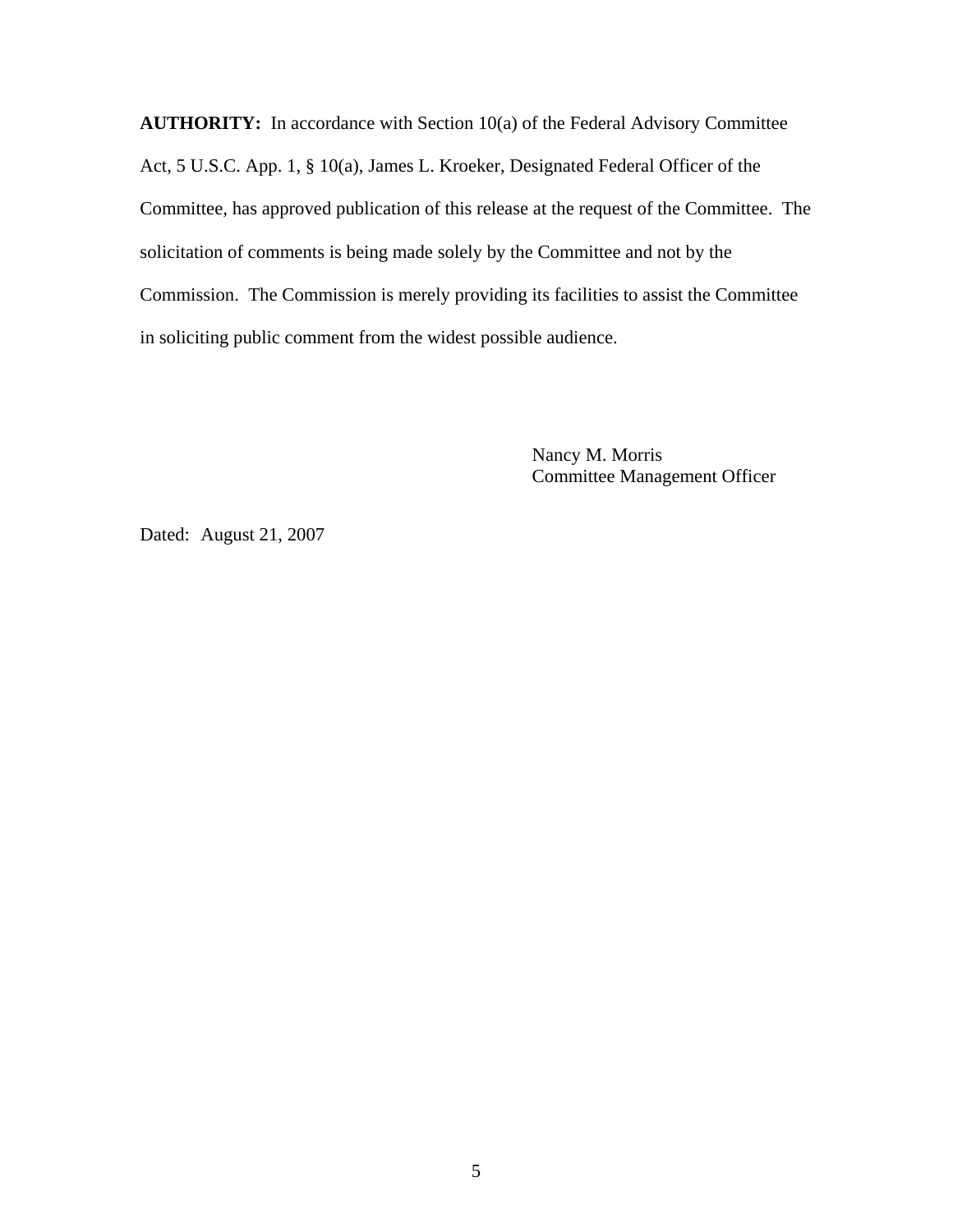## **APPENDIX**

# **Discussion Paper for Consideration by the SEC Advisory Committee on Improvements to Financial Reporting**

**By Committee Chair Robert Pozen[1](#page-5-0)**

**Draft dated July 31, 2007** 

### **Introduction**

This white paper is provided as an outline for consideration and discussion by the Securities and Exchange Commission's Advisory Committee on Improvements to Financial Reporting (CIFiR). The purpose of the document is to provide a working outline, including a discussion of issues, views and potential consideration points that the Committee could evaluate. Additionally, the outline is structured in 5 key areas that could serve as a model for organizing the work of the Committee into subcommittees.

## **Background**

 $\overline{a}$ 

The U.S. capital markets are the deepest and most liquid in the world. The acknowledged success of the U.S. capital markets, and their contribution to the nation's economic vitality, has been due in no small measure to the availability of relevant, reliable, readily understandable, and timely financial information. However, while the U.S. financial reporting system has become the most complete and well developed in the world, some parts of the system may not be fully aligned with changes in the economy, business operations, technology and investor needs, leaving room for improvement.

The strength of the U.S. financial reporting system lies in no small part in its inherent checks and balances, including the different perspectives of participants in the

<span id="page-5-0"></span><sup>&</sup>lt;sup>1</sup> This draft discussion paper was prepared by Committee Chair Robert Pozen. It does not necessarily reflect any position or regulatory agenda of the Commission or its staff.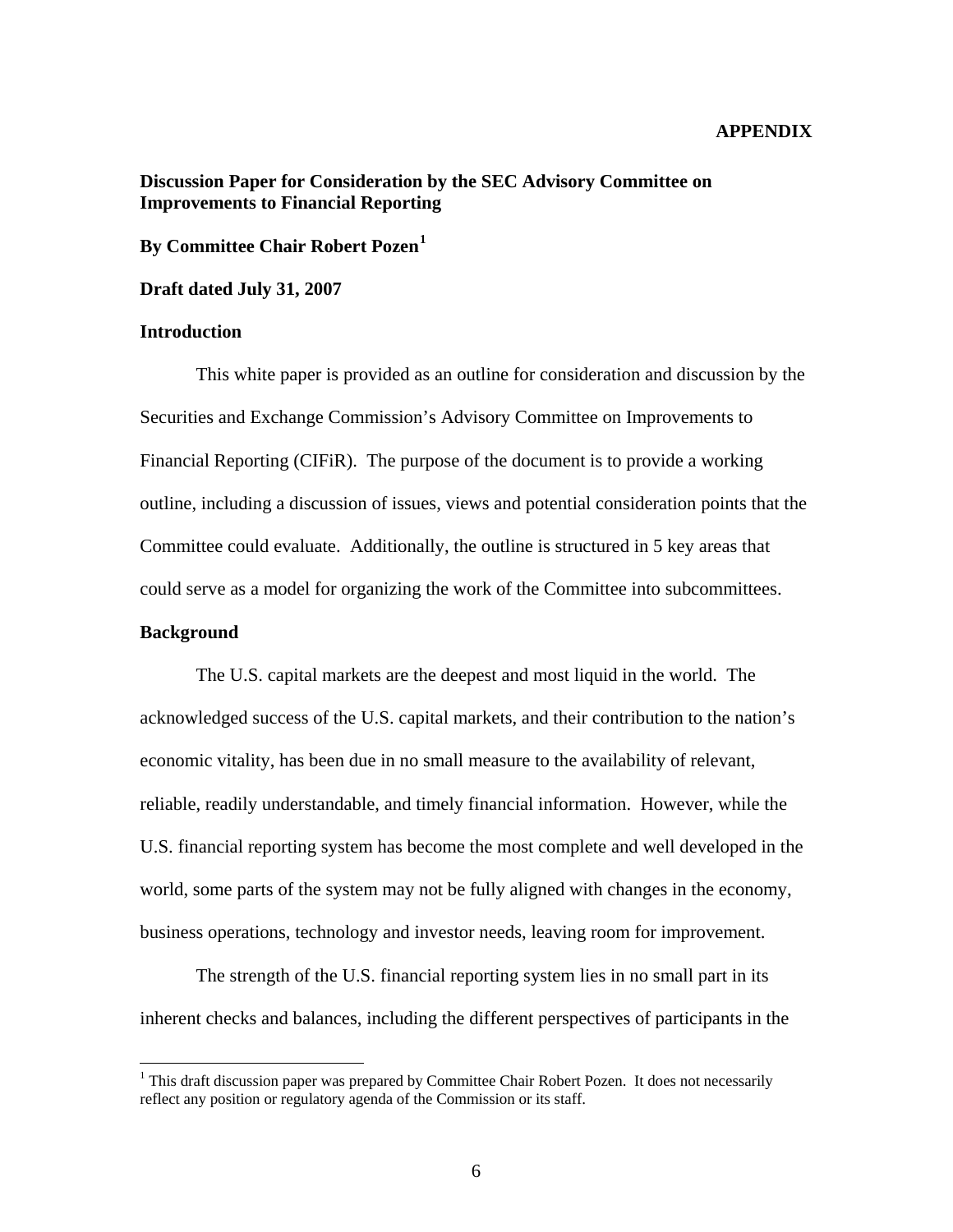markets — direct participants (e.g., companies and investors), regulators, independent standard setters, and other third parties (e.g., attorneys, accountants and auditors). But these different and sometimes conflicting perspectives have contributed to some of the problems in the system, including its extreme complexity and the resulting need to consider how the usefulness of reported financial information can be improved.

The SEC has charged the Committee with examining the U.S. financial reporting system to identify ways to improve the system of financial reporting. In considering this mandate, the Committee will consider ways to both reduce unnecessary complexity and make information more useful and understandable for investors. More specifically, the Committee's charter identifies the following as areas of inquiry for the Committee:

- The current approach to setting financial accounting and reporting standards, including (a) the principles-based vs. rules-based standards, (b) the inclusion within standards of exceptions, bright lines, and safe harbors, and (c) the process for providing timely guidance on implementation issues and emerging issues;
- The current process of regulating compliance with accounting and reporting standards;
- The current system for delivering financial information to investors and accessing that information;
- Other environmental factors that drive unnecessary complexity, including the possibility of being second-guessed, the structuring of transactions to achieve an accounting result, and whether there is a hesitance by professionals to exercise professional judgment in the absence of detailed rules;

7

 $\overline{a}$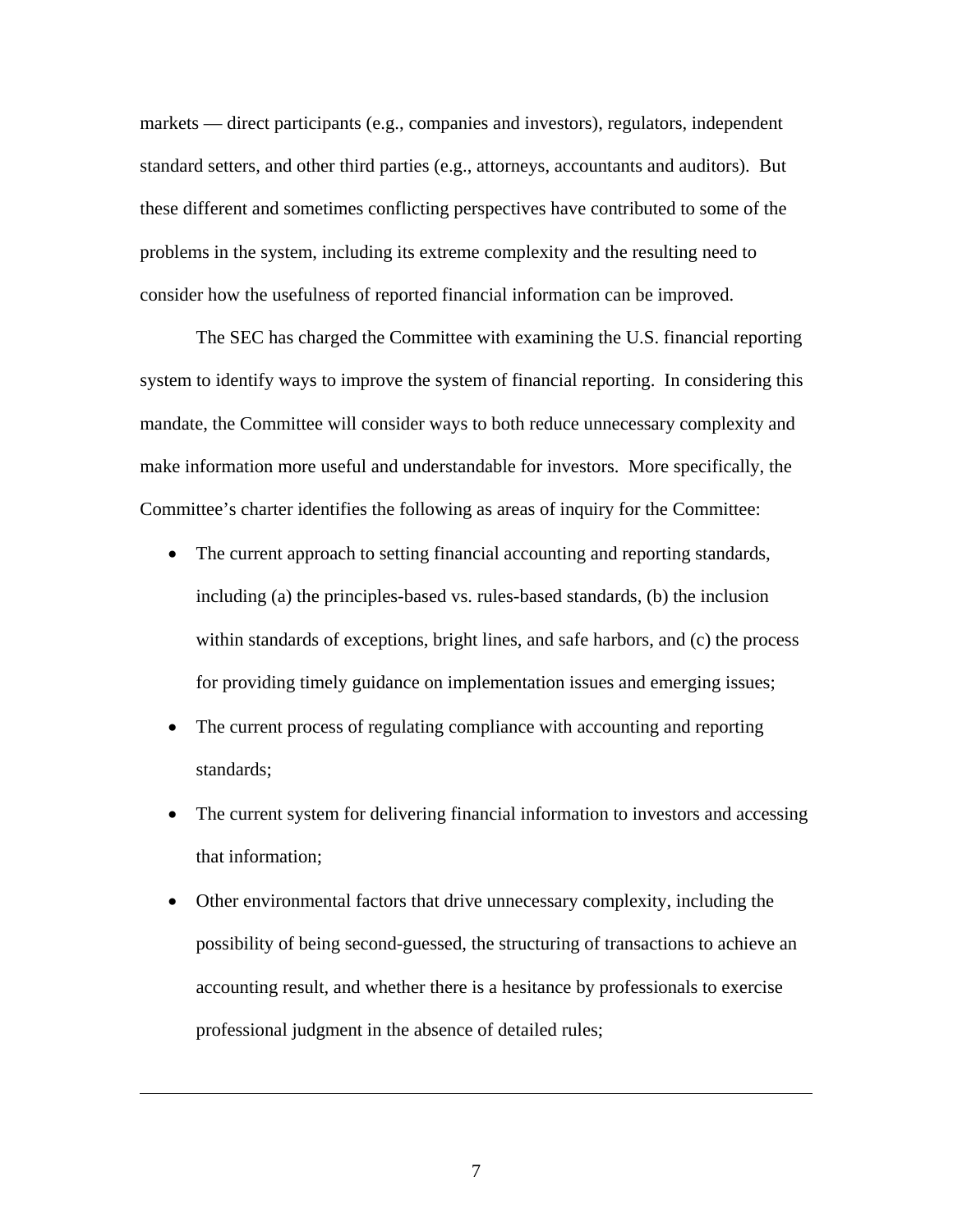- Whether there are current accounting and reporting standards that do not result in useful information to investors, or impose costs that outweigh the resulting benefits; and
- Whether the growing use of international accounting standards has an impact on the relevant issues relating to complexity of U.S. accounting and reporting standards and the usefulness of the U.S. financial reporting system.

As the Committee proceeds with its evaluation, it may wish to consider the financial reporting system in light of the needs of two primary groups – those who prepare the financial information and those who use the information – while taking into account the overall environmental impact of two secondary groups – those who opine on the information being presented and those who regulate our financial reporting system.

Those who prepare financial information generally want:

- Clear instructions on what subjects to cover in financial reports;
- Not to be later second guessed by regulators, litigants, etc. in situations where reasonable/good faith judgments were made;
- Financial reports to reflect the economic realities of the business, with enough flexibility to reflect the special situation of both the company and the industry;
- To reduce period-to-period volatility of earnings to the extent feasible (for example, in situations where the volatility is driven by changes in estimates but where such volatility has not resulted in a "realized" gain or loss); and
- To prepare required financial information at a reasonable cost, in terms of dollars and management time.

Those who are users of financial information generally want: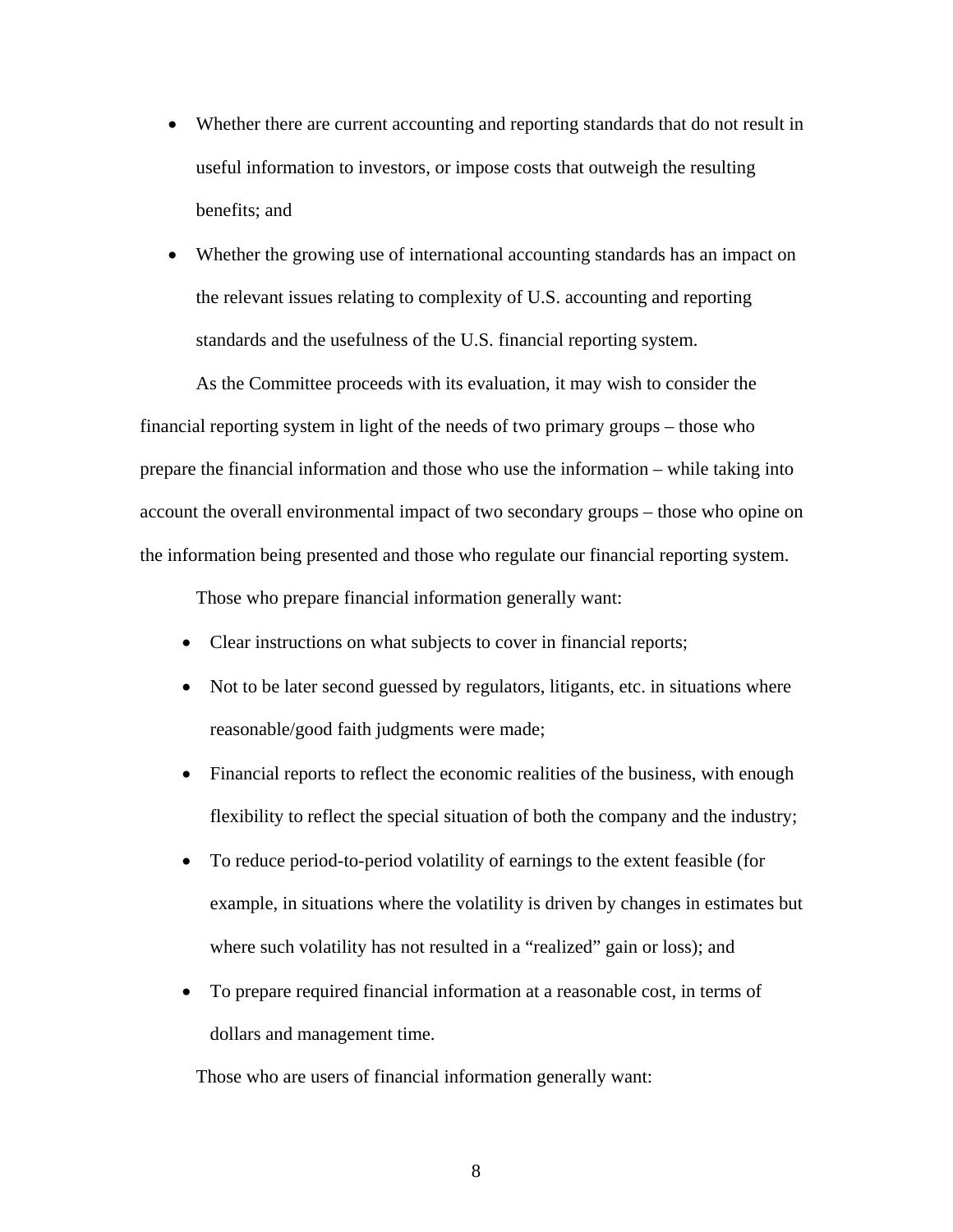- To understand the financial reports, at the level of detail that is desired by each type of user;
- To be able to rely on the integrity of the financial reports (and not be told later they were incomplete, misleading or actually wrong);
- The financial reports to reflect the economic substance of the business, regardless of technical rules;
- Financial reports to reflect, to the extent feasible, actual changes in market values from period to period; and
- The reports to be delivered in a format that makes it easy to compare one company to another.

Those who opine on the specific financial information presented generally want:

- Clear instructions on what subjects to cover in financial reports;
- Not to be later second guessed by regulators, litigants, etc. in situations where reasonable/good faith judgments were made;
- The financial reports to reflect the economic substance of the business; and
- To make a reasonable profit opining on financial information at a reasonable cost.

Those who regulate the system generally want:

- A financial reporting system that provides protection to investors, promotes market efficiency and facilitates capital formation
- Clear instructions on what subjects to cover in financial reports;
- To be able to rely on the integrity of the financial reports;
- The financial reports to reflect the economic substance of the business; and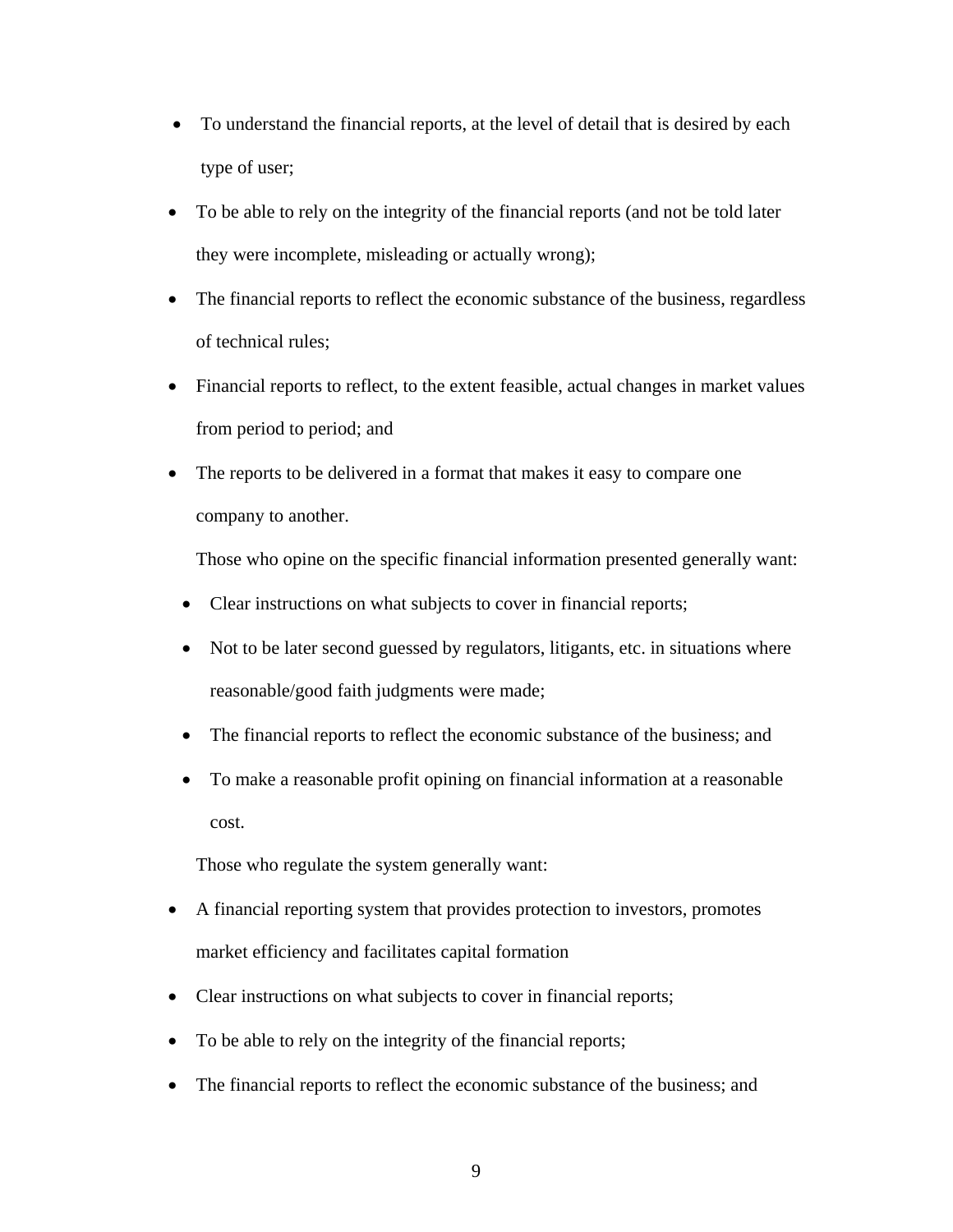• All of the above to be accomplished at a reasonable cost to society in relation to the benefits to be achieved.

While the list of objectives above is only illustrative and certainly not all inclusive, one can observe that the objectives of those involved in our financial reporting system are consistent in many respects. All participants want clear guidelines that allow financial reports to be prepared and presented in a straightforward fashion, do not want financial reports to be subsequently deemed to be incorrect, want the financial reports to reflect the economic substance of the business, and do not want companies to spend too much money and management time on preparing financial reports.

 However, the Committee should recognize that some of the goals of participants within our financial reporting system may conflict. For example, preparers often want less volatility in earnings implying less fair value measures, while users generally prefer that more assets and liability reflect their current values. This places tension on the desire to have financial reports that reflect the economic substance of the entity. Further, users may prefer a uniform format that makes comparisons easy, while preparers may want special rules that allow them to present what they believe are the unique aspects of their industry or company.

Upon conclusion of the Committee's work, the Committee will provide written recommendations to the Chairman of the SEC on how to improve the financial reporting system in the U.S. These recommendations may cover many aspects of the financial reporting system for the Commission to consider, including recommendations that involve the Financial Accounting Standards Board (FASB), the Public Company Accounting Oversight Board (PCAOB), and other appropriate organizations. In order to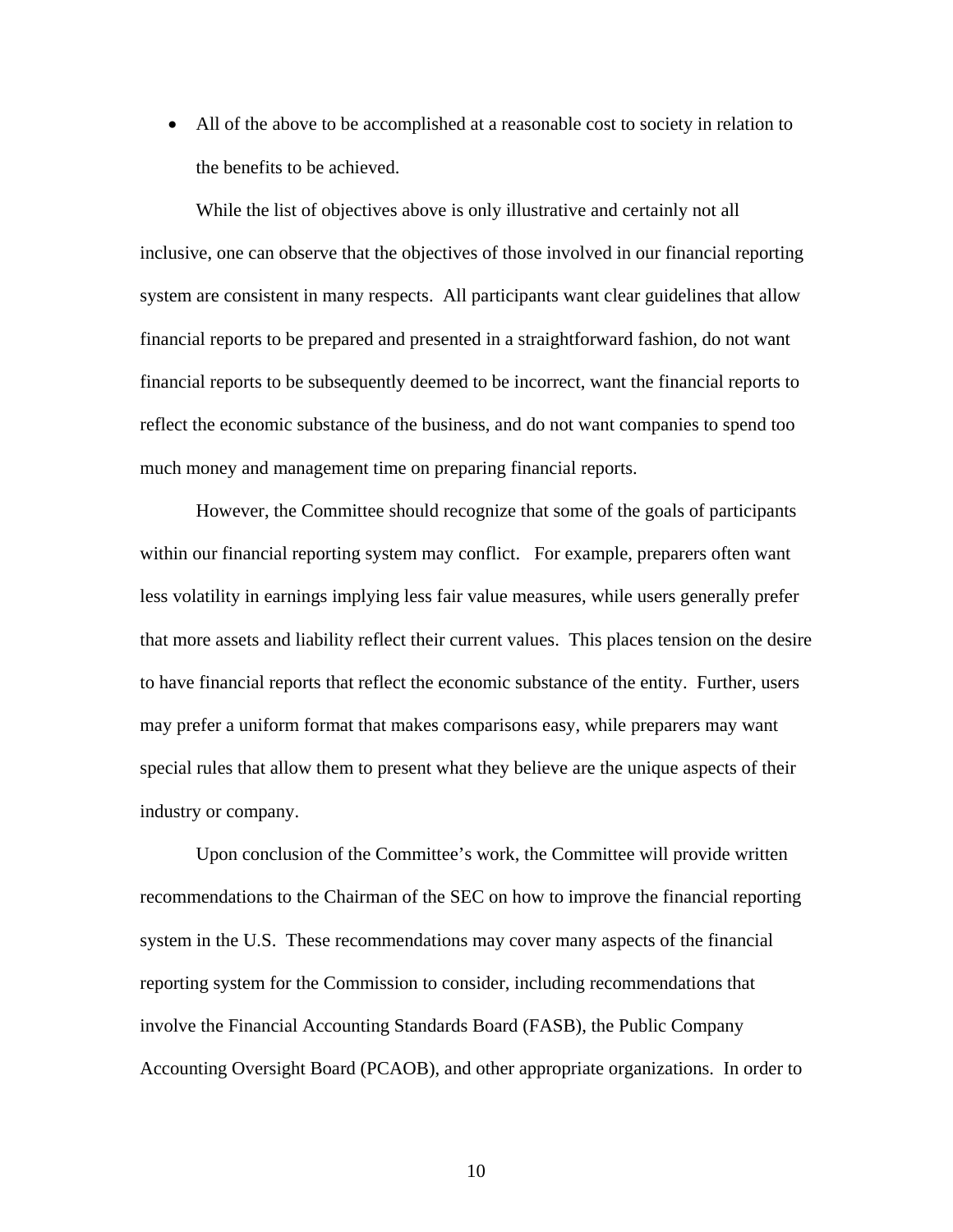facilitate the Committee in forming these recommendations, the Committee will create subcommittees. The subcommittees will report their recommendations and advice to the Committee for full discussion and deliberation. The proposed subcommittees are listed below. Follow that listing of proposed subcommittees is a proposal regarding their objectives and some preliminary topics the subcommittees may wish to consider.

- I. Substantive Complexity
- II. Standard Setting Process
- III. Audit Process and Compliance
- IV. Delivering Financial Information
- V. International Coordination

### **I. Substantive Complexity**

This subcommittee will study the causes and impact of complexity on financial accounting and reporting standards, including: (1) principles-based vs. rules-based standards; (2) inclusion within standards of exceptions, bright lines and safe harbors; and (3) the concerns of fair value measurement attributes and related earnings volatility. This subcommittee may wish to consider the following:

#### **Principles-Based Standards**

Some commentators have suggested that the US should adopt more principles than detailed rules as a way to reduce complexity. However, other commentators have argued that both preparers and users may prefer bright line rules to avoid second guessing in the U.S. regulatory and litigation environment. In considering the need for principles and rules, the subcommittee may wish to evaluate the recent efforts of the FASB to move to a more principles-based approach while retaining implementation guidance. As a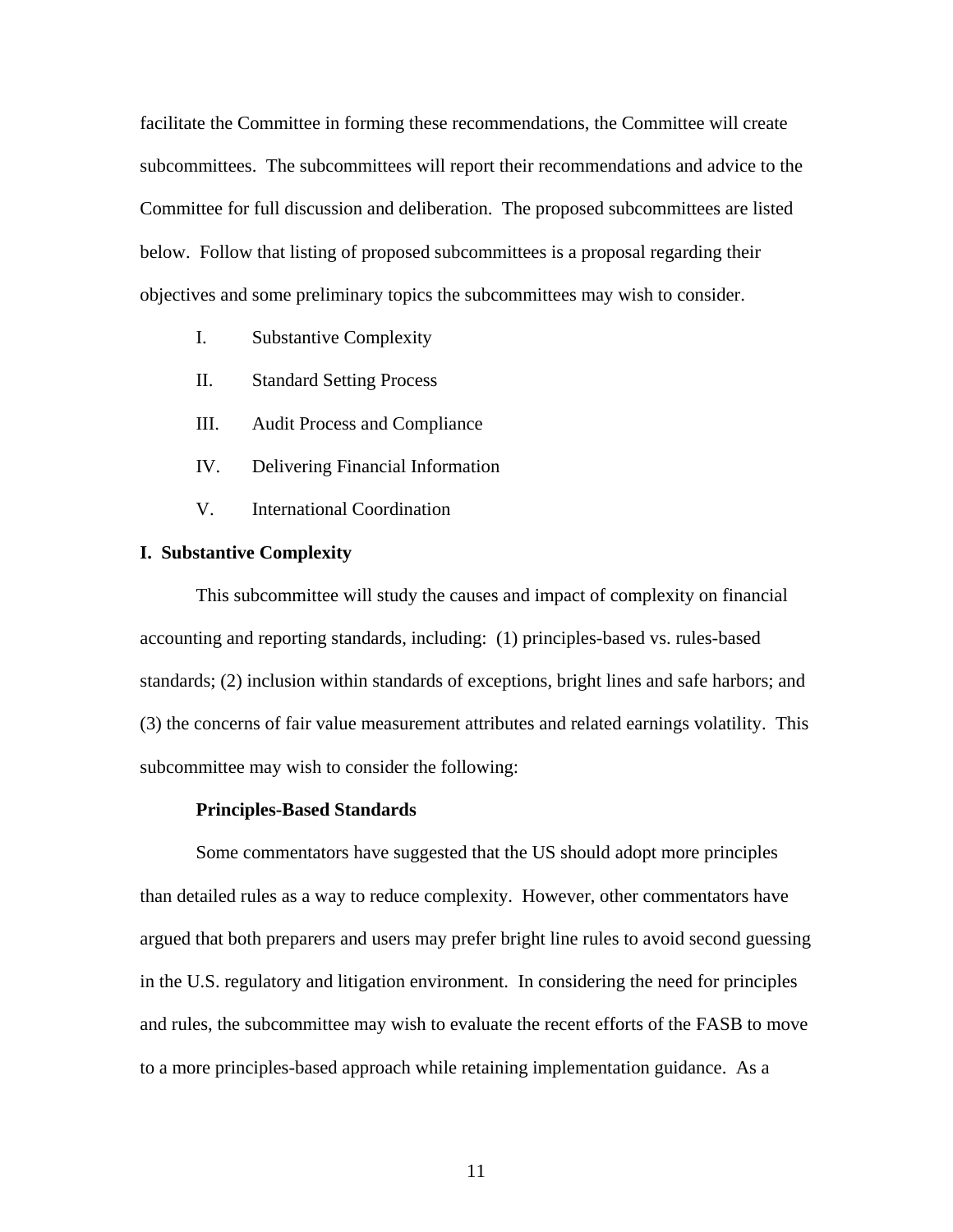reference point, the subcommittee may wish to begin with the SEC staff's 2003 report to Congress mandated by the Sarbanes-Oxley Act of 2002 on a principles-based approach to standard setting in the U.S., and the FASB's related response.

## **Competing Principles**

Complexity may be created not by the adoption of principles versus rules, but rather as a result of competing principles. For example, U.S. GAAP is not consistent on the appropriate measurement attribute to use for valuing financial assets and liabilities. In areas like financial assets and liabilities, there are two basic principles: lower of cost or market, and fair value. The appropriate method to use in U.S. GAAP may be based on a specific industry, a specific transaction, a registrant expectation, or a registrant choice. To many it would be less complex to choose one approach, but many disagree which approach is most appropriate considering both relevance and reliability. More and more compromises are made, and these compromises lead to greater complexity as lines are drawn or judgments are made to delineate when one approach applies and the other does not. This subcommittee may wish to consider to what extent mixed measurement attributes (fair value versus historical cost) have increased complexity and reduced transparency, and what changes should be made within our capital markets to allow for more consistent measurement attributes.

#### **Preparers vs. Users**

Complexity also may result from conflicts between the objectives of preparers and users. From the perspective of sophisticated users, financial reports would be more useful if they contained more segment information in multi-line businesses. However, most companies are reluctant to have more reporting segments because this may involve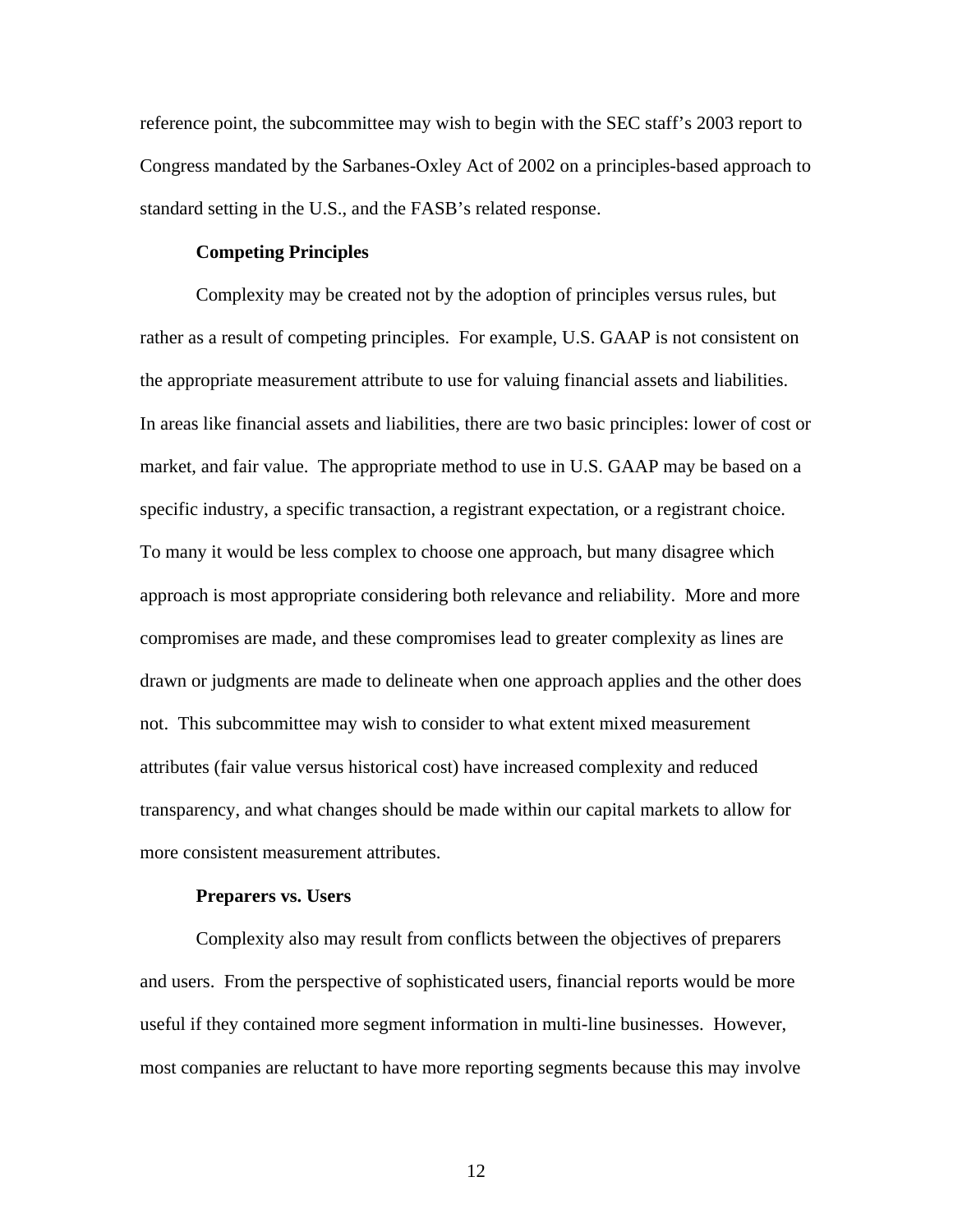the disclosure of competitively sensitive information. This subcommittee may wish to consider whether enhanced information would improve the usefulness of financial reporting in our capital markets.

## **Industry Specific Exceptions**

Many industries have successfully obtained special treatment or exemptions from general accounting standards from the FASB or the SEC. While such exemptions or special treatment increase complexity, they, in many cases, may help preparers within these industries present their financial reports in ways that, in their view, better reflect the economic substance of their businesses than the general standards. This subcommittee may wish to consider whether industry specific accounting or disclosure is useful to our capital markets.

#### **Alternative Accounting Policies**

Currently, GAAP allows for entities to elect alternative accounting treatment for various transactions that may be economically similar. Most recently, the FASB issued SFAS 159, Fair Value Option, that allows companies to irrevocably elect to record certain types of assets and liabilities at fair value. This election is an instrument by instrument election. Other explicit options are currently present in U.S. GAAP. Providing companies with options may be a useful compromise when there are acceptable alternatives, but it makes it more difficult for users to compare companies. The subcommittee may wish to consider whether alternative accounting policies are useful to our capital markets.

### **Sensitivity Analysis**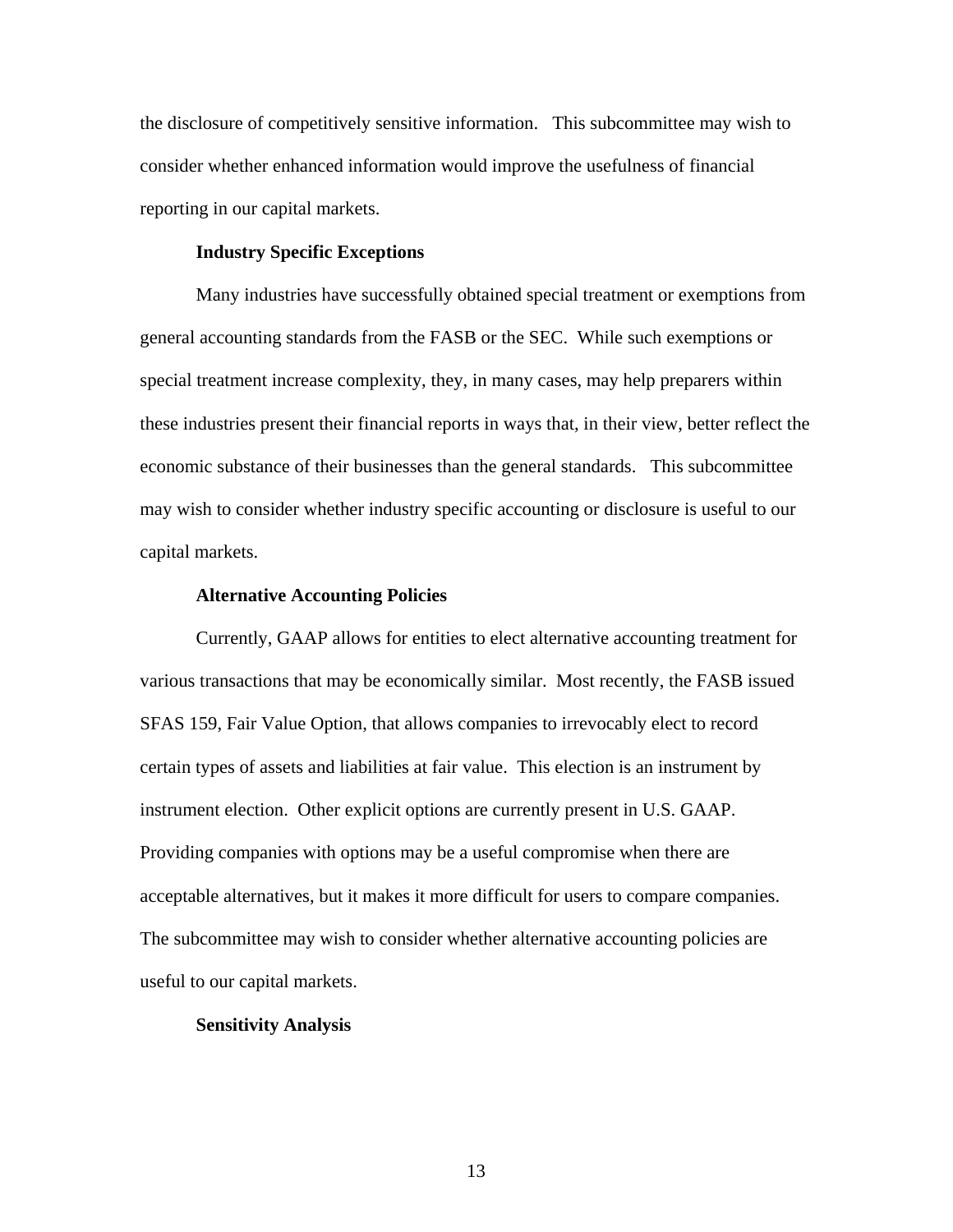Financial reports are currently presented in a way that may over-simplify an issue with a complex range of results. In certain areas of accounting, the assumptions drive the results – for example, accounting for unfunded liabilities of defined benefit funds. Yet the range of permissible assumptions – for example, discount rates and mortality experience – is quite large. While sensitivity analyses are utilized to some degree, the subcommittee may wish to consider whether further sensitivity analyses would reduce complexity.

### **II. Standard Setting Process**

This subcommittee will study the standard setting process and may wish to consider the following:

## **U.S. GAAP Hierarchy**

Presently, all U.S. public companies must follow U.S. GAAP to be in compliance with applicable securities laws and regulations. Over the years, U.S. GAAP has been developed by many different recognized and unrecognized organizations. In the most recent past, these recognized organizations have included the SEC, the FASB, the Emerging Issues Task Force (EITF), and the American Institute of Certified Public Accountants (AICPA) Accounting Standards Executive Committee (AcSEC). For public companies, the authority to set GAAP resides with the SEC. The SEC has historically looked to private sector bodies to provide standards for financial reporting by public companies, and since 1973 the FASB has been recognized by the Commission for this role, absent any contrary determination by the Commission. In addition, the SEC at times will develop interpretive application and disclosure guidance for public companies.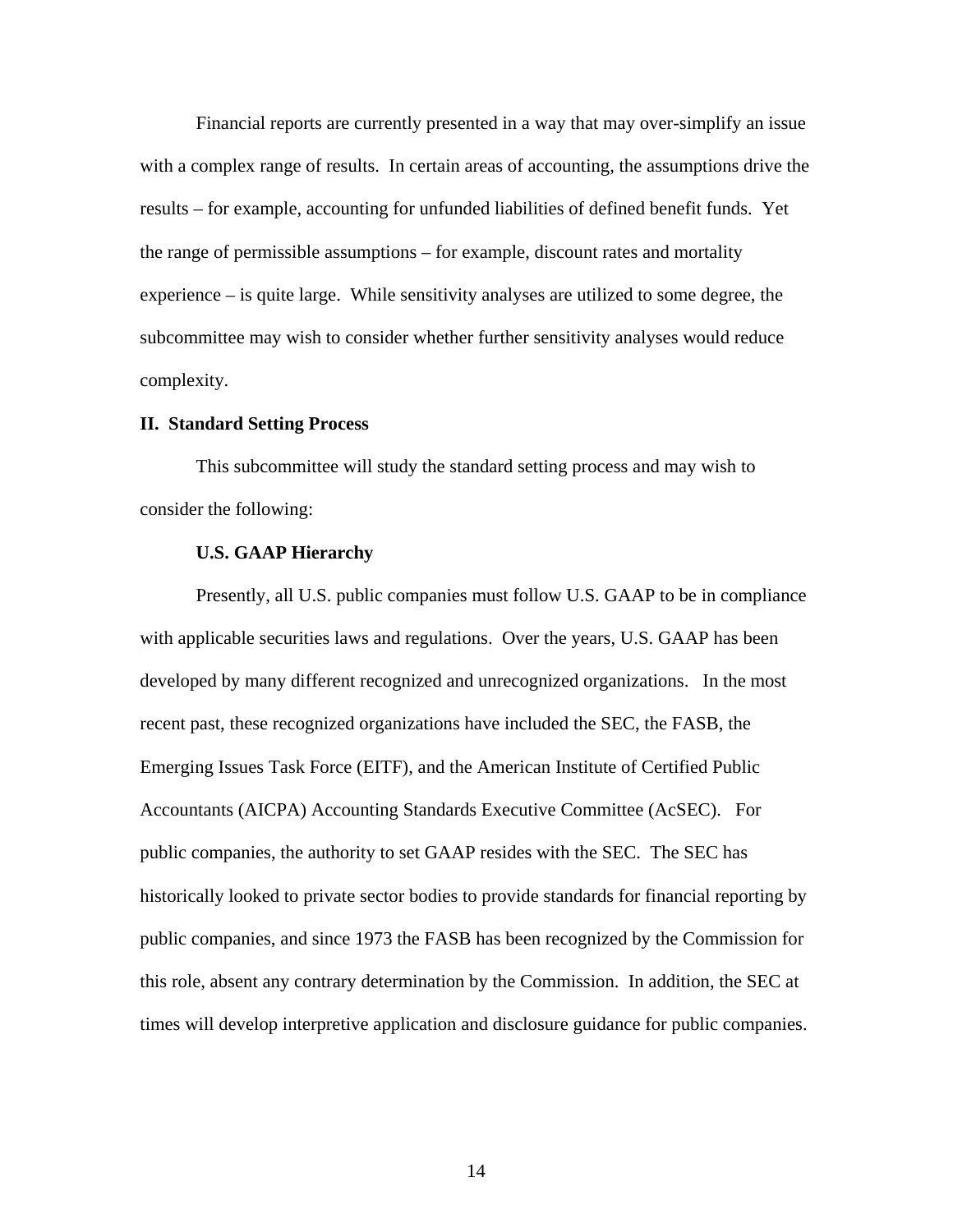The FASB also allows for the EITF, which is subject to its own oversight by the FASB and the SEC, to develop interpretive application guidance to existing U.S. GAAP.

The FASB has undertaken a significant project to develop a comprehensive and integrated codification of all existing accounting literature organized by subject matter that would become an easily retrievable single source for all of U.S. GAAP. This project may provide a useful roadmap for identifying those areas in U.S. GAAP that could be simplified.

### **Characteristics of the FASB**

Currently in the U.S., accounting standards for public companies are established by the FASB, absent any contrary determination by the Commission, and the FASB is subject to oversight by the SEC. The Board consists of three members from public accounting, two from preparers, one from academia, and one user. While each member of the Board brings different experiences and perspectives, they are selected based on their expertise in financial reporting and are expected to make decisions based on what they believe will improve financial reporting rather than representing any one constituent group. All members of the Board must sever all ties and remain independent. The subcommittee may wish to consider the characteristics of Board members and the Board selection process.

#### **FASB Standard Setting Process**

The FASB has an open due process through which the Board obtains input from many constituents, issues proposals and receives extensive further input in the format of comment letters and holds public meetings with constituents. The Board makes all decisions on its accounting standards in public through open debate prior to reaching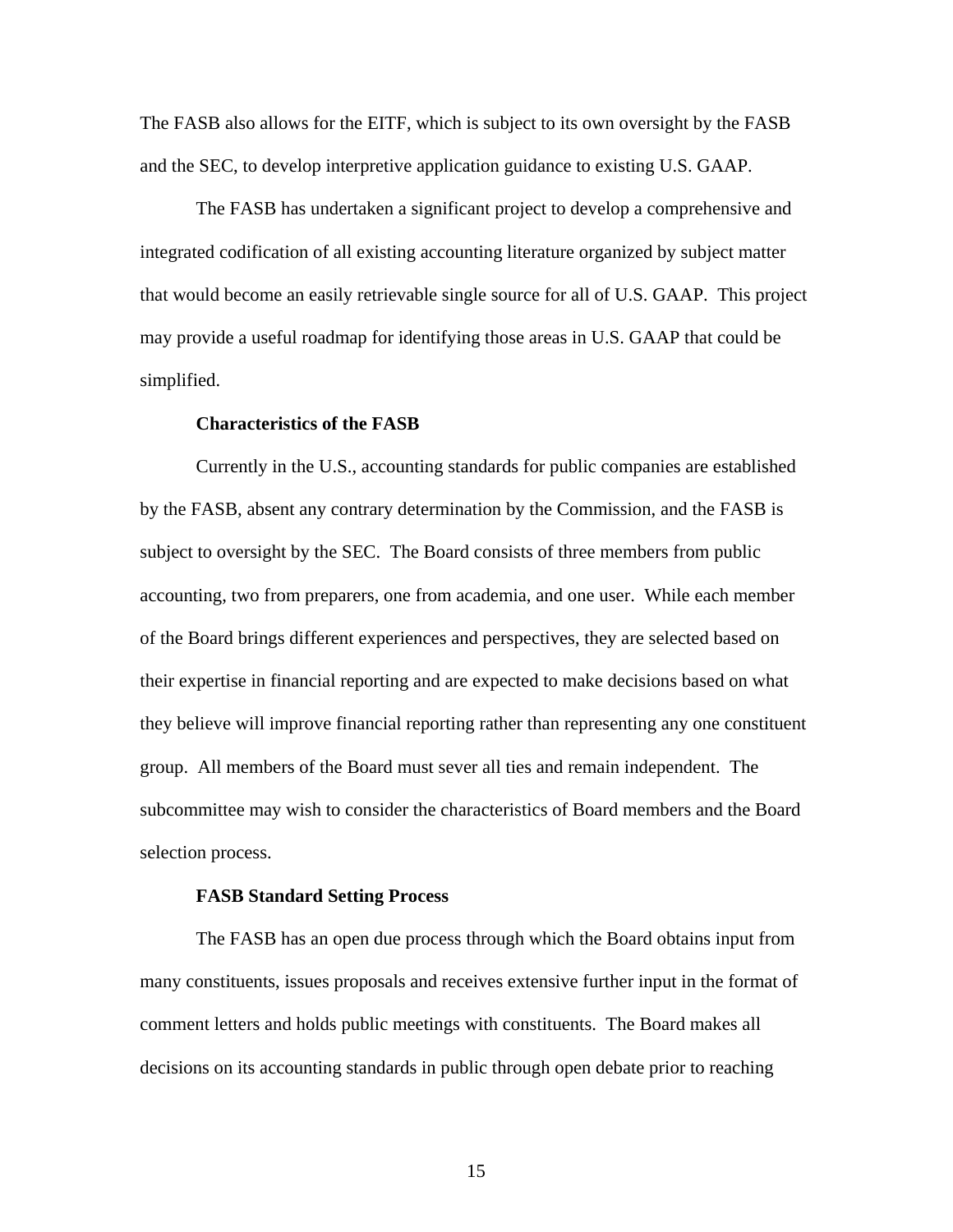conclusion. This process can take many years, but was designed to provide constituents maximum input into the decisions of the Board. Currently, a simple majority vote is needed to complete projects. The Board publishes all decisions via board minutes on its website and as a basis for conclusions within all significant standards.

The FASB develops major standards based on a conceptual framework. This conceptual framework was designed by previous Boards to act as fundamentals on which future financial accounting and reporting would be based. The conceptual framework, however, is not complete and is not consistent with all of existing U.S. GAAP. To address these issues, the FASB currently has a major project on its agenda jointly with the International Accounting Standards Board (IASB) to improve the conceptual framework and to readdress some major accounting standards where the application is not consistent with the conceptual framework or does not provide sufficiently transparent financial reporting. Areas being considered in this joint project include pensions, leasing, liabilities and equity, revenue recognition, and financial statement presentation.

Accounting standards resulting from the FASB process often leave open many questions of interpretation. The underlying reason for the need for interpretation generally results from either a misunderstanding of the stated principle or rule, or a concern that others will express a different view of the application of the principle or rule within the standard. The FASB staff offers a service to respond to inquiries, but exercises caution in answering some inquiries due to the establishment of precedent. Sometimes the FASB or FASB staff is asked to formally amplify or clarify a set of interpretive issues within an accounting standard. These interpretations were previously published as FASB staff question and answer documents with little Board oversight and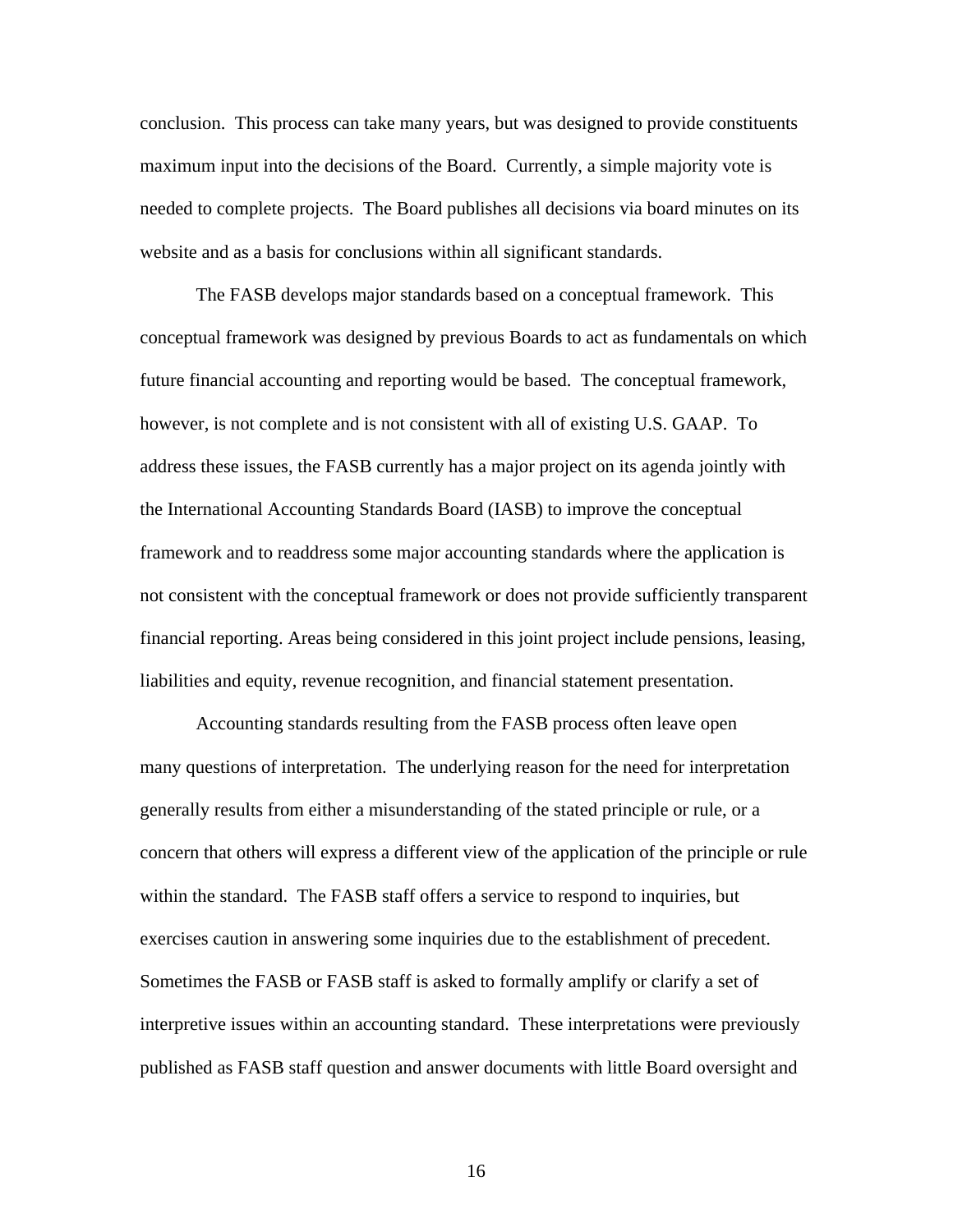no public comment period. Currently, these interpretations are primarily done through FSPs (FASB staff positions), which are discussed and debated with Board members at a public meeting and exposed for comment.

The subcommittee may wish to consider the process for setting standards and developing interpretations, including the FASB's voting procedures and the methods used by the FASB or the FASB staff to: (1) set their agenda, (2) set their priorities, (3) deliberate, (4) communicate, and (5) respond to technical inquiries.

#### **Interpretive Guidance - EITF**

In the mid 1980s, the FASB formed the EITF. The original charter of the EITF was to act as an advisory group to the Board to educate the Board on emerging issues so that the Board could decide whether interpretive guidance was necessary. Shortly after its creation, the EITF's charter was revised to allow for members of the EITF to develop authoritative interpretive guidance. The types of issues addressed by the EITF range from very specific to very broad, but are expected to be completed by the Task Force within one year. The EITF may only interpret existing standards and does not have the authority to amend or replace existing standards. Members of the EITF represent all significant constituents and include large and small preparers, large and small audit firms, and users. These members are volunteers and do not sever ties with their current employers or firms. The Chairman of the EITF is a member of the FASB staff and all documents produced for the EITF are developed by the FASB staff. A conclusion by the EITF is reached if not more than 3 members object. Currently, all conclusions by the EITF are exposed for public comment and are ratified by the FASB. This subcommittee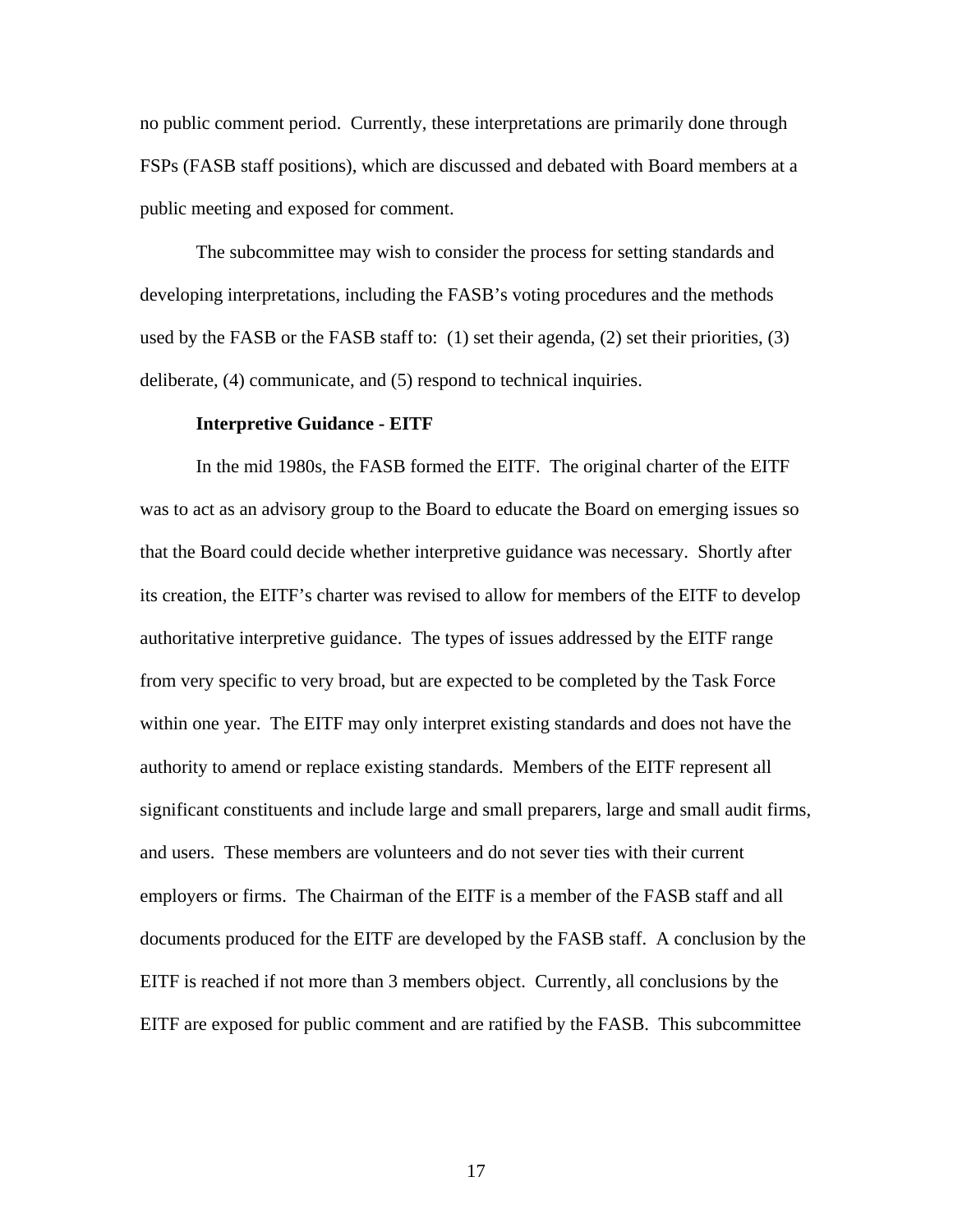may wish to consider the role of the EITF and whether that role should be changed to one of an advisory group.

## **Interpretive Guidance – SEC**

The Commission itself sometimes addresses accounting issues directly. In addition, SEC staff primarily through the Office of the Chief Accountant (OCA) communicates to the public in various forms about accounting issues, including staff accounting bulletins, letters to industry, speeches, and other educational material. These sources of information often are viewed by the SEC staff as confirmations of existing accounting standards, but have led to restatements by public registrants. The OCA also receives requests from specific registrants for pre-review of accounting issues. These requests are often considered by others in determining their own accounting policies.

The SEC's Division of Corporation Finance reviews and comments on financial reports filed by public issuers that are not investment companies. The Division has a process for making its comment letters public upon completion of the review process. Through the Division's filing review process and its now more transparent process making comment letters publicly available on the SEC's website, the staff of Corporation Finance can have a significant influence on how accounting standards are interpreted.

The SEC's Division of Enforcement, in the course of its investigatory and settlement negotiation processes, often explains the staff's views of a registrant's accounting conclusion. The Division's communications in this regard have been viewed by some as representing views applicable to all companies and not just with respect to the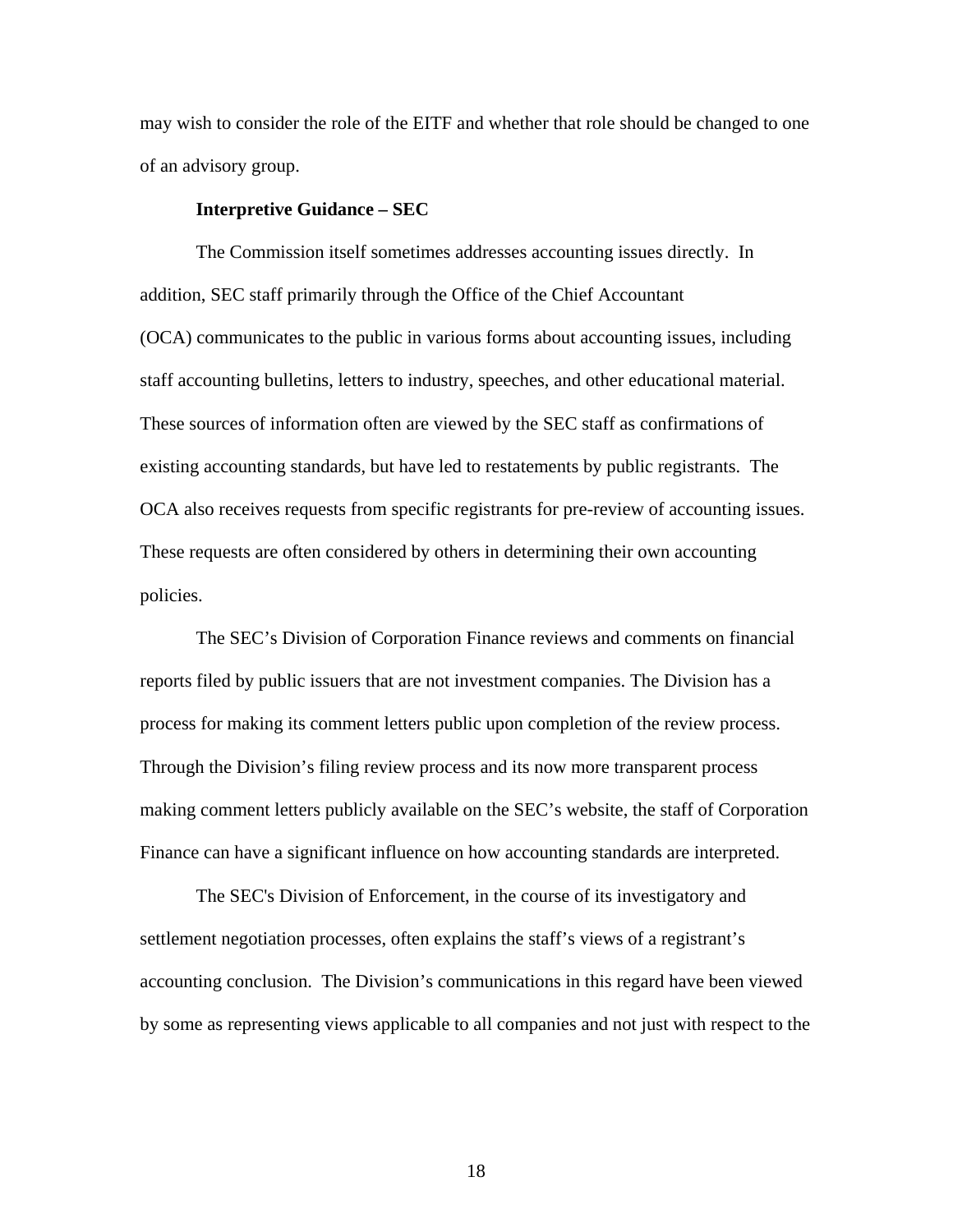individual facts and circumstances involving the party involved in the particular enforcement investigation.

This subcommittee may wish to consider the extent to which the SEC should publish interpretive guidance, as well as the communication methods used to describe the activities of the SEC or the SEC staff.

## **Interpretive Guidance – Other**

Many organizations, including large accounting firms and the AICPA, publish detailed educational material regarding accounting. These publications are widely used and presumed to be correct by their readers, but may turn out to be not always consistent or accurate. When an inconsistency or inaccuracy is discovered, the authors of the education material often seek clarity from the FASB or SEC staffs. This subcommittee may wish to consider whether the FASB or SEC should be involved reviewing or providing this type of guidance.

#### **The Use of Cost-Benefit Analysis in Standard Setting**

Determining the costs and benefits of a new accounting standard or rule involves difficult predictions. Often, the true costs and benefits may not be able to be fully known or understood until after the new standard or rule is fully implemented. The processes and practices both pre- and post-issuance may differ among organizations that set accounting standards and rules. The subcommittee may wish to review the existing costbenefit analysis practices of appropriate organizations to determine if changes should be recommended.

### **Existing Standards**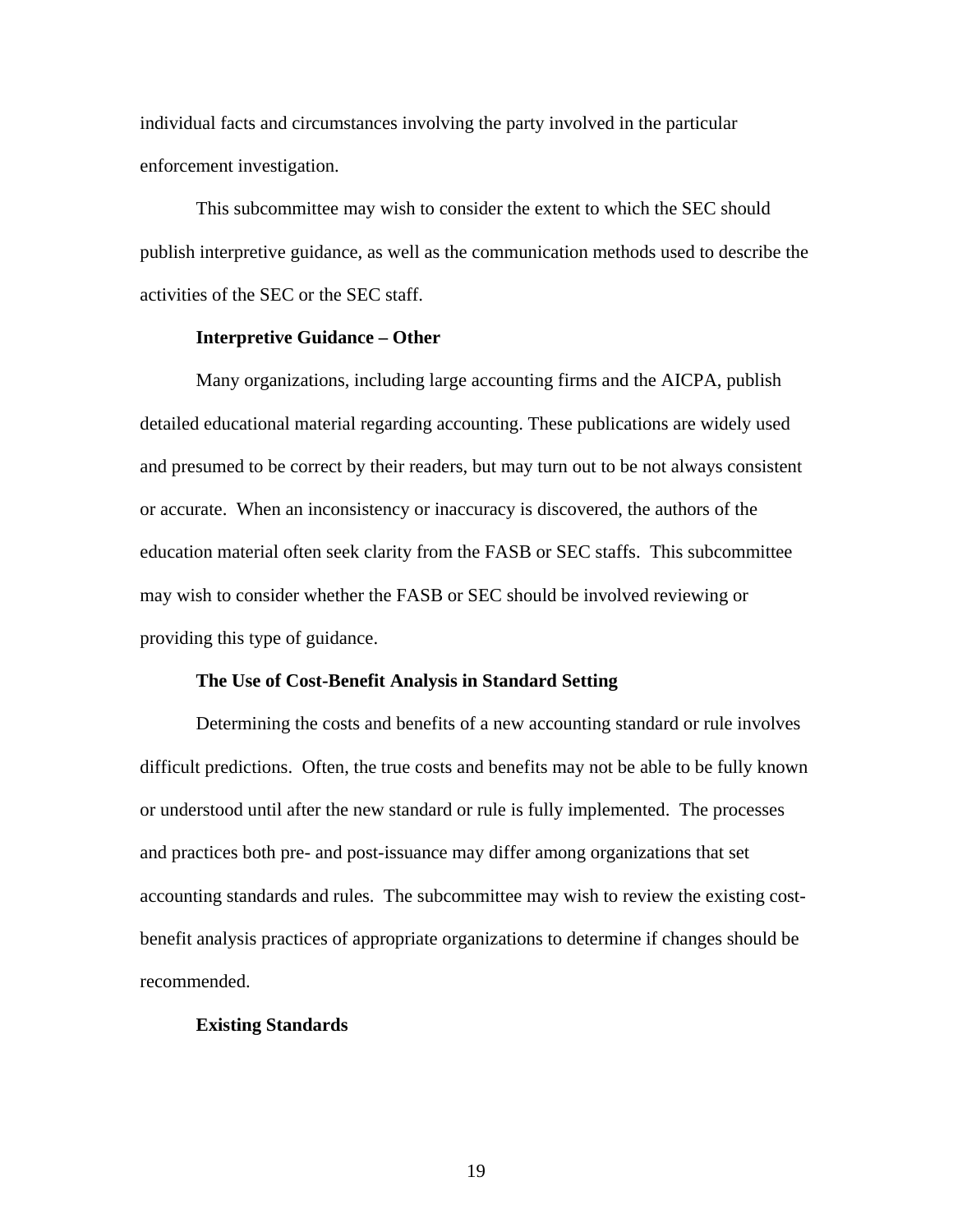This subcommittee also may wish to consider whether to review two or three previously issued standards or rules to understand both the cost-benefit analysis that was utilized prior to the standard or rule's exposure to public comment and the cost-benefit analysis that was utilized prior to adoption of the standard or rule. This subcommittee may wish to review whether any changes by the standard setter as a result of a given costbenefit analysis or for ease of implementation actually reduced the costs of application or increased the benefits. Finally, the subcommittee may wish to consider two or three existing standards and determine whether any changes might be made to the standards to reduce the actual costs of application or improve the benefit to users.

### **III. Audit Process and Compliance**

This subcommittee will study the current process of regulating compliance with the accounting and reporting standards and other environmental factors that drive unnecessary complexity, including the possibility of being second-guessed, the structuring of transactions to achieve an accounting result, and whether there is a hesitance on the part of professionals to exercise professional judgment in the absence of detailed rules. This subcommittee may wish to consider the following:

### **Financial Restatements**

A significant number of restatements have occurred in the U.S. financial markets over the past few years. Some have attributed these restatements to more rigorous interpretations of accounting and reporting standards by preparers, outside auditors, the SEC, and the PCAOB, while others believe the concept of materiality (and discussions regarding materiality in SEC Staff Accounting Bulletins 99 and 108) is applied too broadly. Many believe that this increased volume of restatements makes it more difficult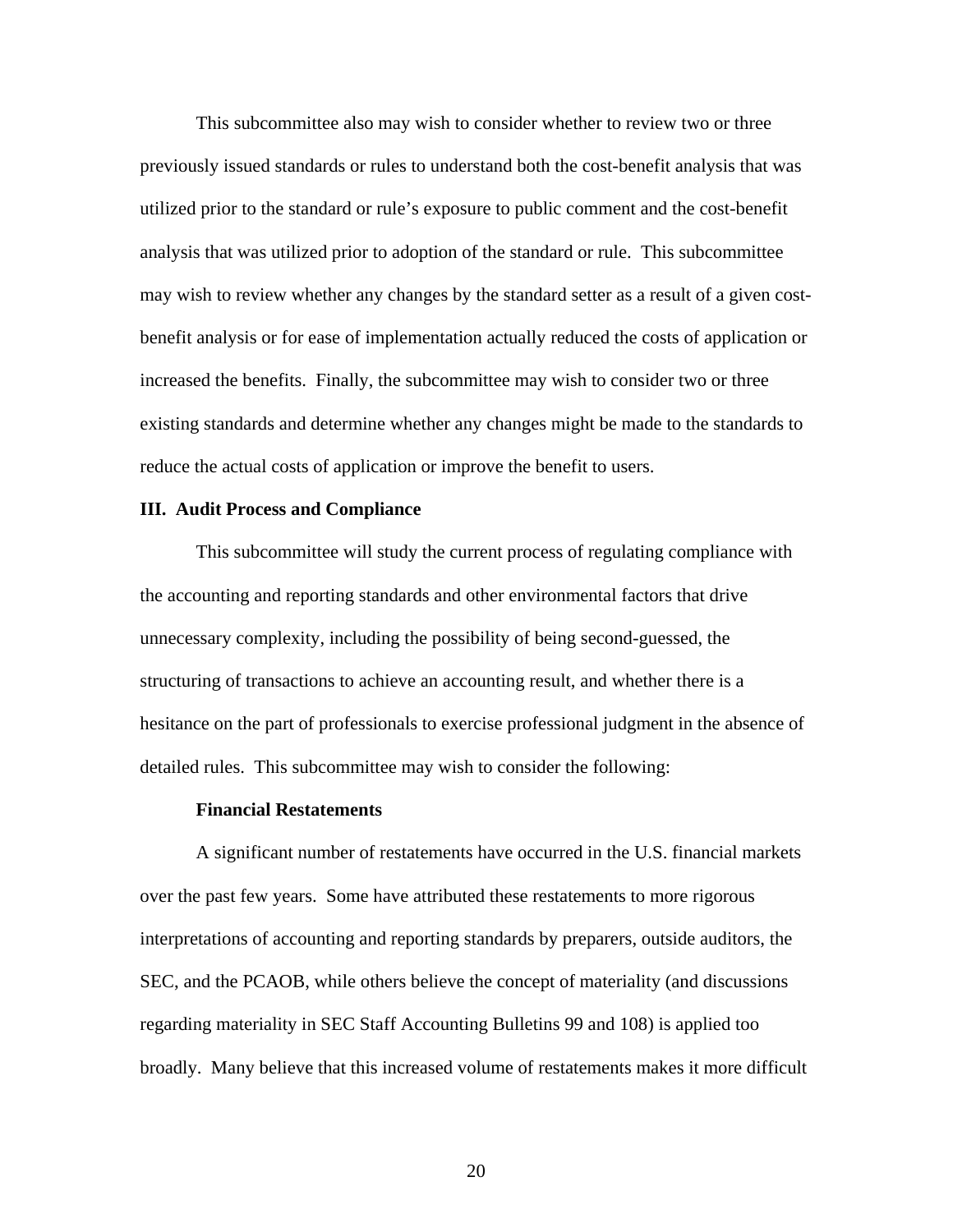for securities analysts and other users of financial information to determine the significance of a restatement. Further, some have expressed concern that the high volume of restatements could lead to an environment where users of financial reports begin discounting the importance of restatements (for example, if restatements are viewed to be routine).

The U.S. Treasury has announced it is commissioning a study to determine why the volume of financial restatements has risen so sharply, and this subcommittee should monitor the U.S. Treasury's work in this regard. This subcommittee also may wish to consider the reasons for an increase in restatements. For example, the subcommittee might consider whether the increase is a result of: (1) a broad application of the definition of materiality (including the application of materiality guidance in situations where errors do not impact the "bottom line"); (2) more rigorous auditing or enforcement; (3) second guessing by the SEC, the PCAOB, or outside auditors; (4) increasingly detailed accounting standards; or (5) inappropriate application of standards by preparers/auditors. Further, the subcommittee may wish to consider whether there are alternative methods to communicate with the capital markets for certain types of accounting errors (including consideration of the potential for prospective methods to deal with making changes to historical accounting practices).

#### **Use of Judgment**

Any move toward reducing complexity and increasing transparency should consider the role of preparer and auditor judgment as it relates to the reduction of prescriptive application guidance. For example, one approach to consider could be whether to expand the use of accounting and auditing standards that allow for more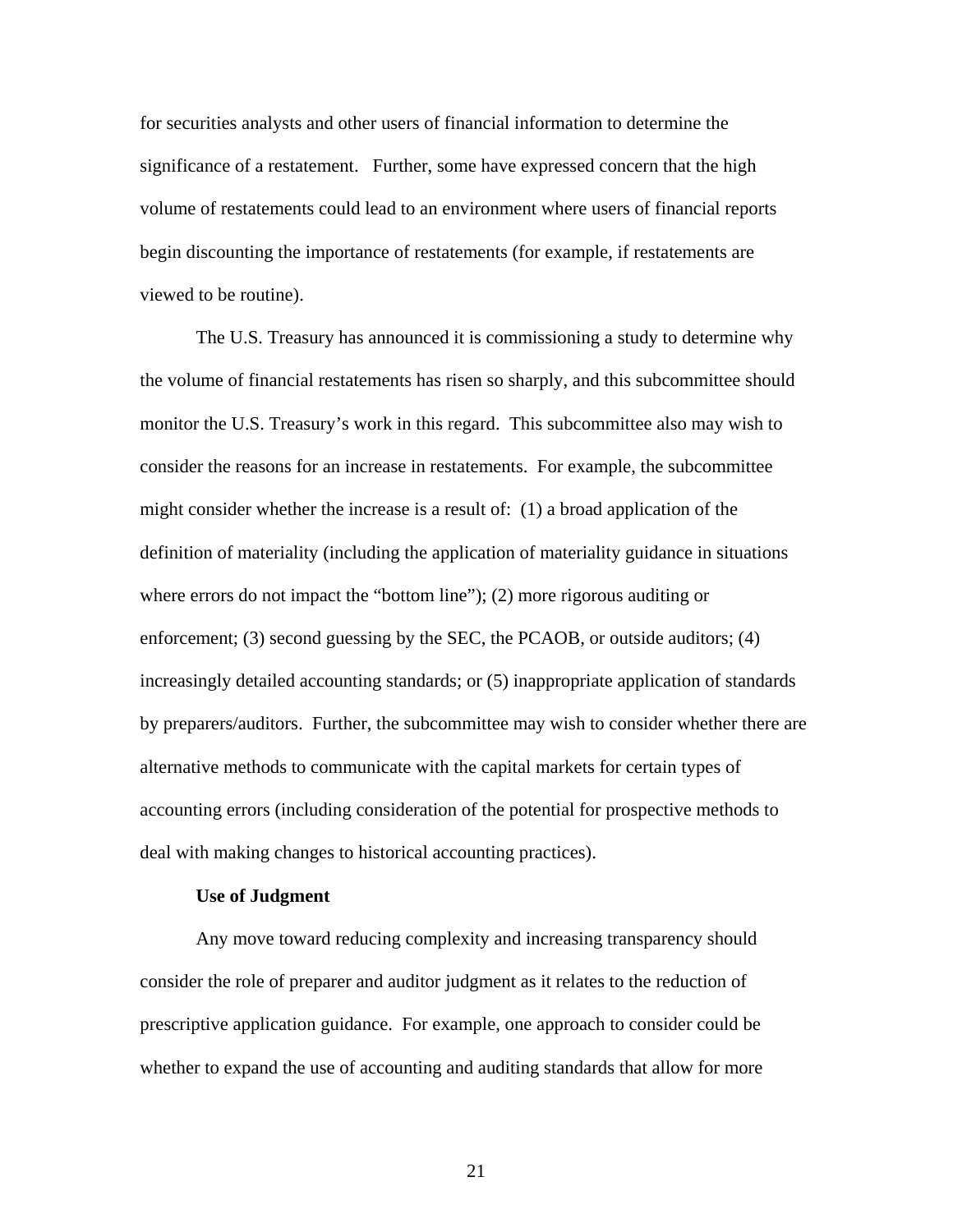judgment in application. The subcommittee should also consider the role of disclosure in such an environment. For example, some have suggested that more latitude should be provided in standards, with the caveat that more disclosure is provided about the alternative(s) that were considered and why the selected alternative was applied. This subcommittee may wish to consider whether an increase in the use of judgment (elimination of bright lines and detailed application guidance) would result in increased usefulness of financial reports, including the potential impact on comparability. Furthermore, the subcommittee may wish to consider whether an increase in judgment on the part of preparers and auditors is impacted by not knowing or understanding how these groups will be judged by the SEC, the PCAOB or others.

## **PCAOB**

The PCAOB is required to inspect annually all registered public accounting firms that provide audit reports for more than 100 public companies, and at least triennially registered public accounting firms that provide audit reports for fewer than 100 issuers. Reports on these inspections have been produced in many cases more than one year after the completion of the inspections. Pursuant to the Sarbanes-Oxley Act, a portion of the results of the inspections are made available publicly, and certain nonpublic portions of the reports may remain nonpublic if the firm responds to the criticisms to the Board's satisfaction within a given time period.

Similar to the FASB, the PCAOB receives requests for guidance on how audits should be carried out. In the case of internal control reviews, the PCAOB issued a series of questions and answers, which were generally well received. Nevertheless, these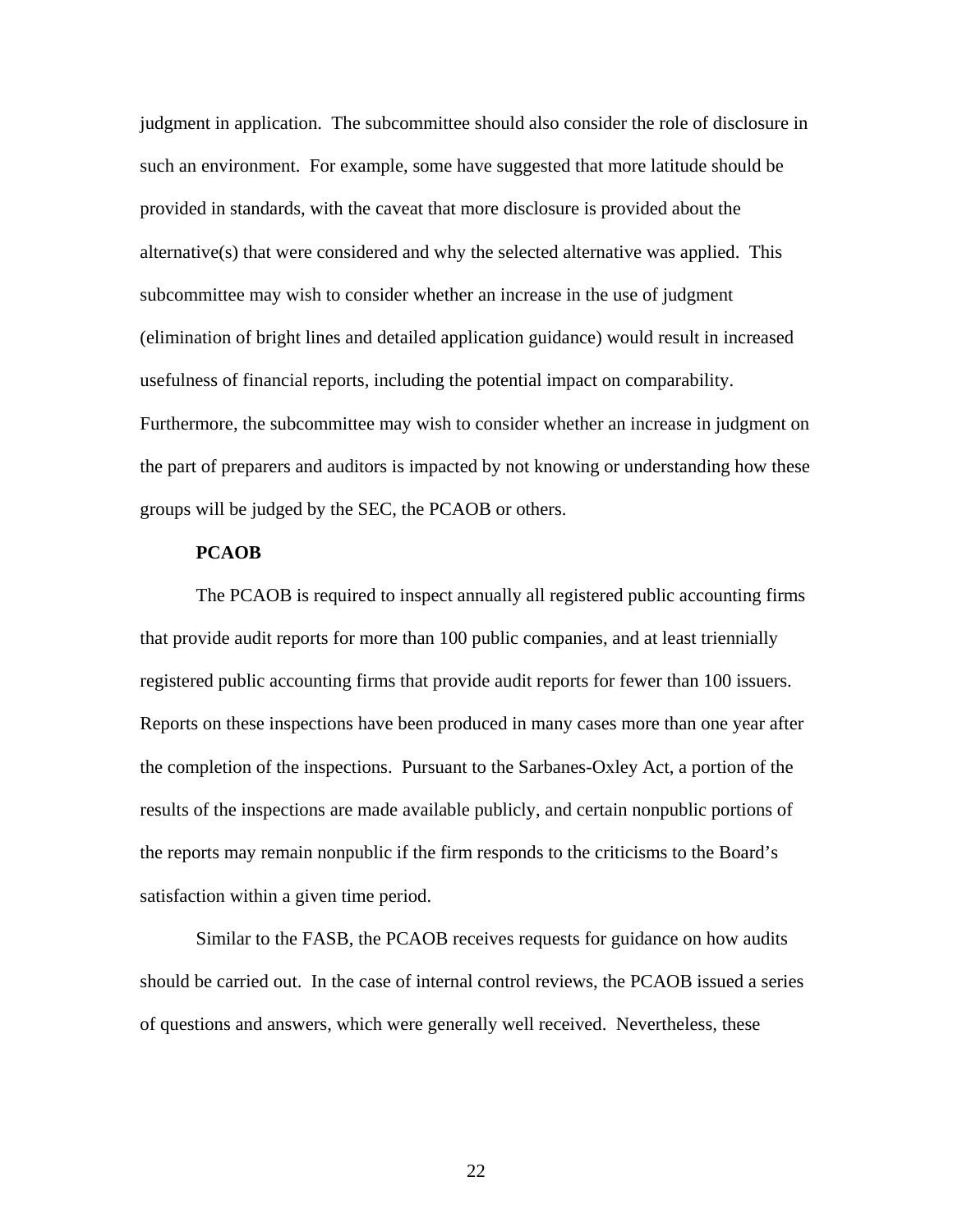questions and answers were issued without advance notice or public comment, despite the fact they were intended to have general applicability.

This subcommittee may wish to consider the PCAOB's inspection process and how the process impacts registrant and auditor behavior. The subcommittee may also want to consider whether this creates the need for additional auditing and accounting interpretive guidance, as well as the process on how such guidance is issued.

### **SEC – Corporation Finance**

The SEC is required to review filings by listed public issuers on a regular and systemic basis, as well as review all public companies required to file reports at least once every three years. These reviews may be time consuming and are conducted by the SEC Division of Corporation Finance. A perception may exist that consultation with the OCA does not generally occur unless the registrant requests such consultation. This subcommittee may wish to understand the process the SEC uses to review registrants' public filings, including the process for providing comments and the level of review and coordination with the various departments of the SEC. Furthermore, the subcommittee may wish to consider whether and how the process impacts registrant and auditor behavior and creates the need for additional auditing and accounting interpretive guidance.

### **SEC – Division of Enforcement**

The Division of Enforcement has broad authority to open an informal inquiry into a registrant's financial reporting or an auditor's application of professional standards with respect to registrant reporting. Formal investigations that provide subpoena authority are made only after approval by the Commission. The OCA is generally consulted before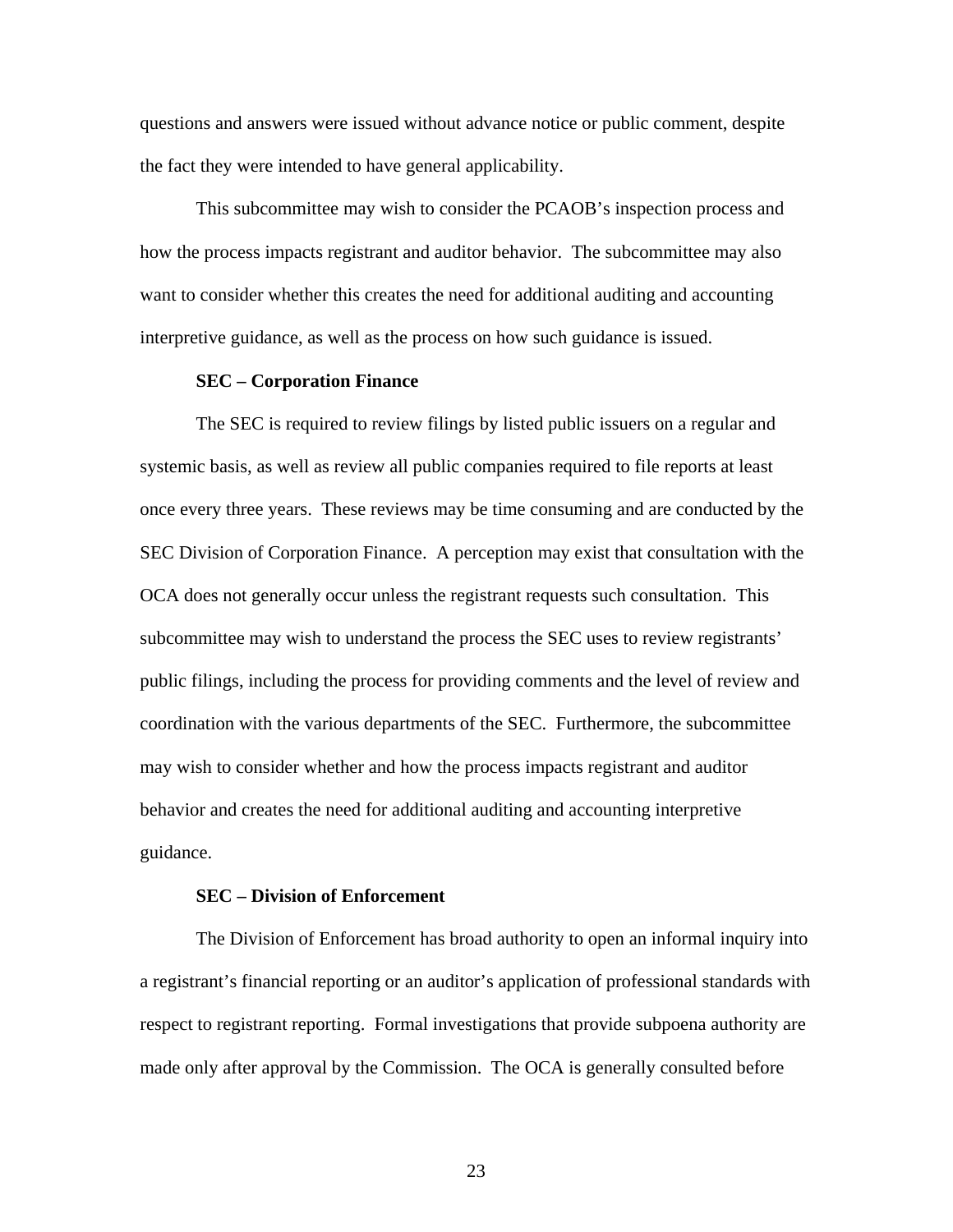consideration by the Commission of a recommendation by the Division of Enforcement involving financial reporting or auditor misconduct. This subcommittee may wish to understand the process the SEC uses to open an enforcement investigation, including the level and timing of coordination with the various departments of the SEC. Furthermore, the subcommittee may wish to consider how the process impacts registrant and auditor behavior and affects the need for additional auditing and accounting interpretive guidance.

## **Audit Firms**

This subcommittee may wish to consider whether the behavior of audit firms creates or results in unnecessary complexity. For example, to promote efficient and effective audits, audit firms have created various tools and controls so that a uniform policy is applied throughout their organizations. These include checklists, audit programs, training, and networks of subject matter experts. These subject matter experts tend to view their particular issue as very important and may insist on a uniform national policy, even if the recommended approach is not applied uniformly in practice by others outside the firm. This subcommittee may wish to consider the impact that these practices have on promoting judgment and transparent reporting in the capital markets.

#### **Sustainability of the Audit Profession**

Legal risks faced by audit firms and registrants clearly influence their behavior in preparing and auditing financial reports, including their willingness to exercise judgment and to show flexibility in applying accounting rules. With respect to audit firms, the U.S. Treasury has announced its intention to establish an advisory committee to study the sustainability of a strong and vibrant public company auditing profession. Treasury has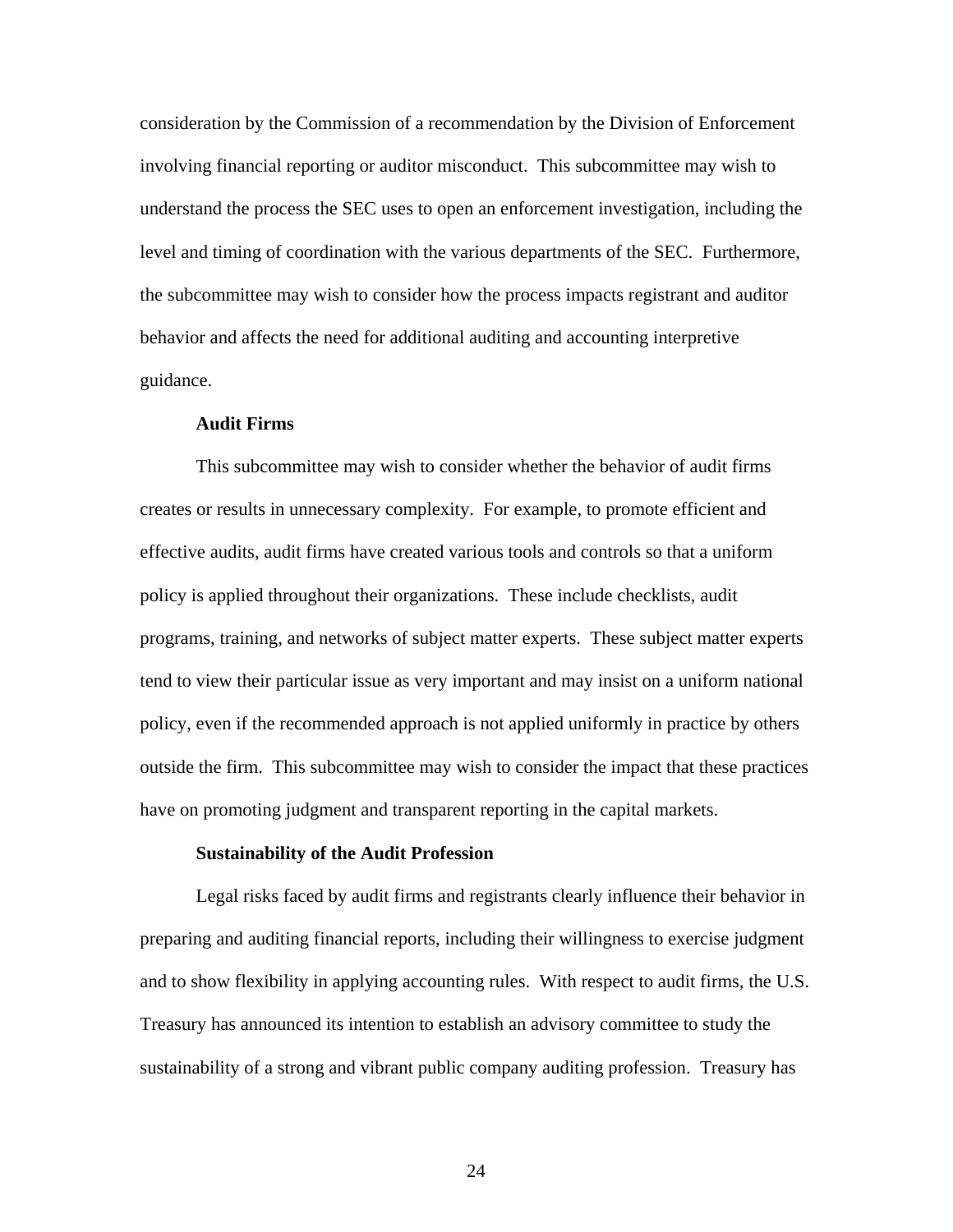announced that the committee is to study, among other things, the ability to attract and retain the human capital necessary to meet developments in the business and financial reporting environment; audit market competition and concentration; and the financial resources of the auditing profession, including the effect of existing limitations on auditing firms' structure. This subcommittee should be aware of how litigation and potential litigation influence behavior and may wish to consider the work of the Treasury's committee, but should not attempt to develop proposals that duplicate the work of that committee.

## **IV. Delivering Financial Information**

This subcommittee will study the current system for delivering financial information to investors and accessing that information. This subcommittee may wish to consider the following:

## **Tiering of Information**

Different groups of investors exist in our capital markets and may have different needs for information from financial reports. The individual investor may be interested mainly in a journalistic outline of the key points about the progress of the business. By contrast, a sophisticated investor may be interested in a full discussion of management's choice of assumptions underlying the financial reports as well as a comparative analysis of particular financial indicators versus a peer universe. Many have suggested tiering the information with a journalistic summary at the beginning and more detailed analyses as the reader continues to read. Within the context of the Internet, this could mean a summary page, together with hyperlinks to more detailed information on particular topics.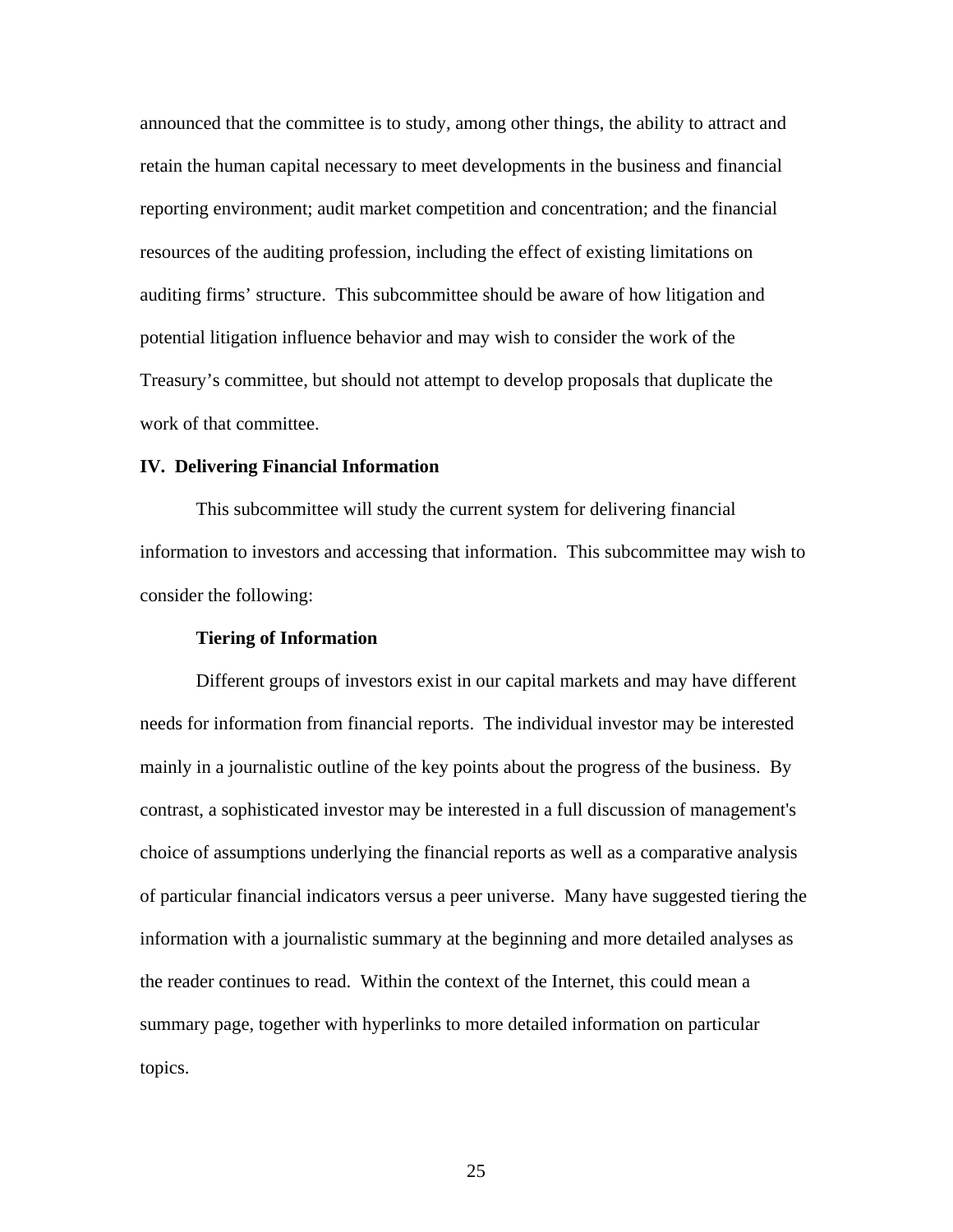### **Tagging of Information**

The SEC is engaged in a major project to introduce interactive data tagging technology for the informational content of financial reports, such as through the use of XBRL, so that users have the ability to quickly and easily focus on the important information they desire in these reports. Moreover, tagging of information may allow investors to customize their needs based on their desired level of detail. The tagging of information can be focused on performance metrics for carrying out the strategy of a specific company and could be designed along the lines of a balanced scorecard. The tagging of information can be organized into a variety of standard formats for key performance indicators (KPIs) organized by industry. An existing project for the development of these KPIs is being undertaken by a non-profit consortium on enhanced business reporting (originally started under the AICPA). The subcommittee may wish to study these developments and consider whether additional recommendations can be made to improve the usefulness of financial reporting in these areas.

### **Press Releases and Website Disclosure**

Press releases and corporate websites have become important forms of communication for many public companies. For example, some companies post or issue press releases to report interim and annual results and in doing so often release non-GAAP financial measures. These operating results are often issued well before the formal operating results and disclosure are required to be filed with the SEC, and they may contain additional information that is not required to be filed. Recently as a result of implementing the Sarbanes-Oxley Act, the SEC revised its rules and regulations concerning the public disclosure of non-GAAP financial measures, including in press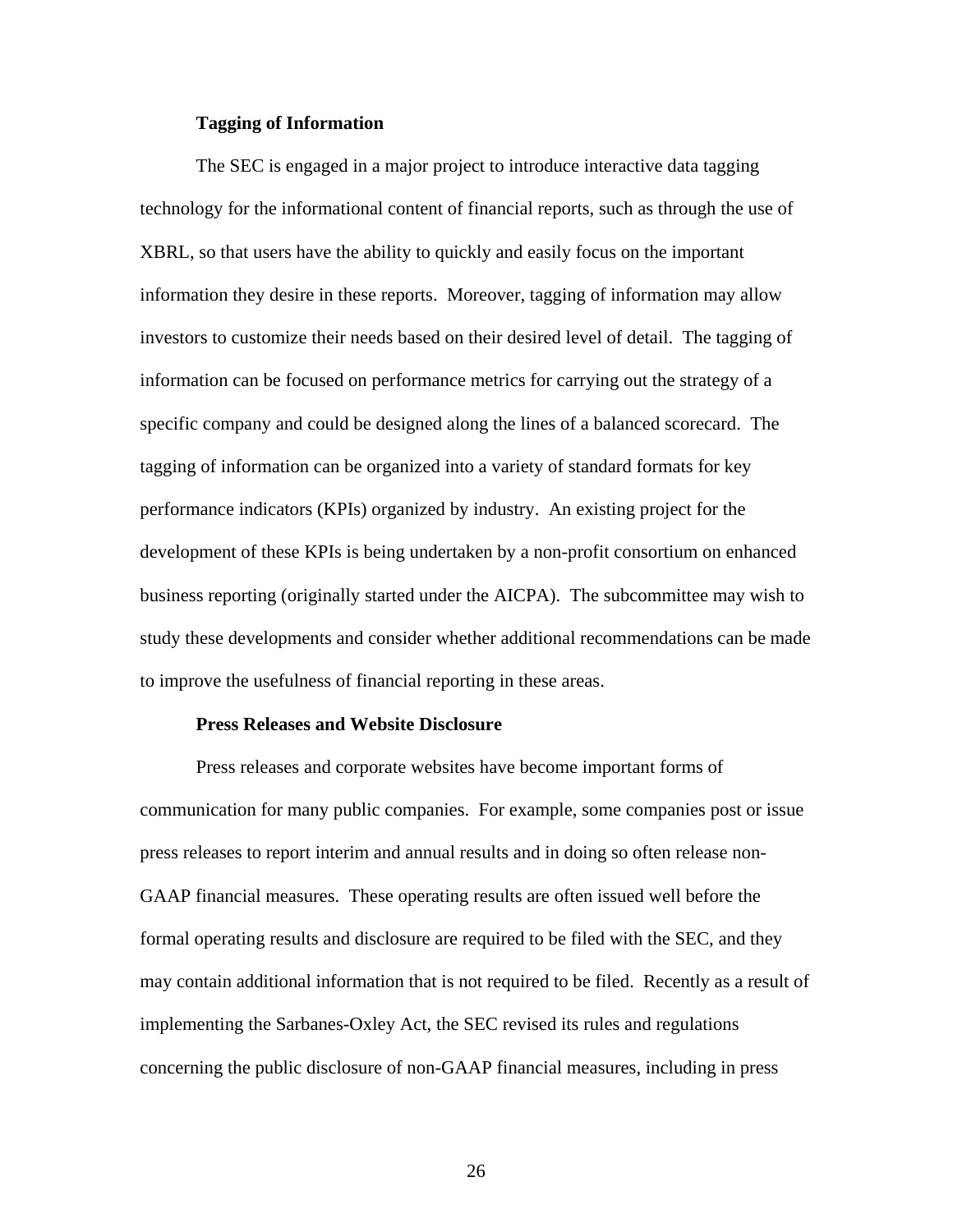releases and earnings webcasts, and whether press releases also must be filed versus furnished with the SEC. This subcommittee may wish to consider the underlying reasons why press releases and web disclosures—and the information contained in them—are used by our capital markets in order to determine if additional performance indicators would be useful for our capital markets. In addition, the subcommittee may wish to consider the experience of issuers with disclosure of non-GAAP information and the use of press releases and corporate websites in connection with their financial reports. The continued demand for these disclosures by issuers may suggest that the required formats for reporting financial information are not serving all the needs of preparers and users.

### **Legal Issues**

To provide various forms of communications that meet the needs of different investor groups, there may be a need to consider the legal liabilities for different types of information – e.g., MD&A versus audited income statements – and for the different communication methods used to provide them. For example, this subcommittee may wish to look at the experience with "free writing" in public offerings whereby issuers can communicate new developments or pieces of information that may not be included in the formal prospectus. Further, this subcommittee may wish to look at the various attempts to provide a summary prospectus in the mutual fund industry.

# **V. International Coordination**

This subcommittee should consider whether the growing use of international accounting standards has an impact on the relevant issues relating to complexity of U.S. accounting standards and the usefulness of the U.S. financial reporting system (for example, by identifying best practice employed internationally). As it relates to the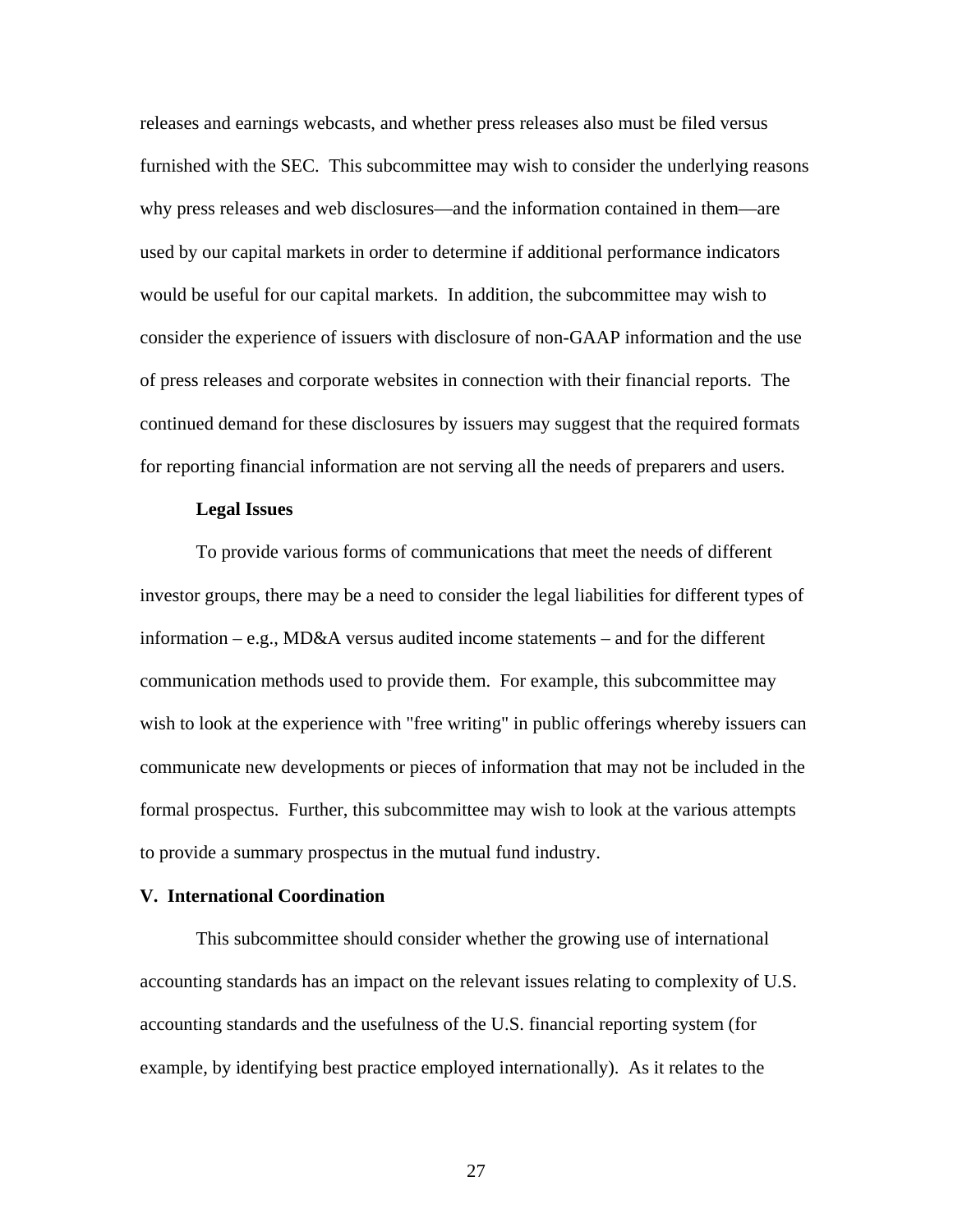acceptance of International Financial Reporting Standards, or IFRS, in the U.S. capital markets, the SEC has issued a proposing release to permit the use of IFRS by foreign private issuers without a U.S. GAAP reconciliation. In addition, the SEC has voted to issue a concept release on whether U.S. issuers should be allowed the choice to use IFRS to satisfy their SEC reporting requirements. The SEC expects to receive important feedback on these initiatives that could be considered by this subcommittee. Each of the four other subcommittees should consider whether there are areas or international best practice that should be evaluated by the international subcommittee for implementation in the U.S. financial reporting system. Given the timing of the expected comment letter process on the Commission's initiatives, and in order of the other subcommittees to identify areas of focus, the substantive research and analysis of this subcommittee will not begin until early 2008. While the nature of the items considered by this committee has not been fully developed, the subcommittee may wish to consider the following:

#### **Standard Setting Approach**

This committee should consider whether there are "best practices" employed by the IASB in the standard setting process. For example, many believe the IASB takes an approach based more on principles rather than detailed rules, but the IASB, like the FASB, nevertheless does have conflicting principles and controversies based on volatility and the increased use of fair value. Many have observed that the accounting standards promulgated by the FASB are too lengthy. This is partly because the FASB includes in its standards not only the text, but also its history and the responses to significant comments on the initial proposal and implementation guidance. By contrast, IFRS generally include only the text in its accounting standards. The FASB has already started